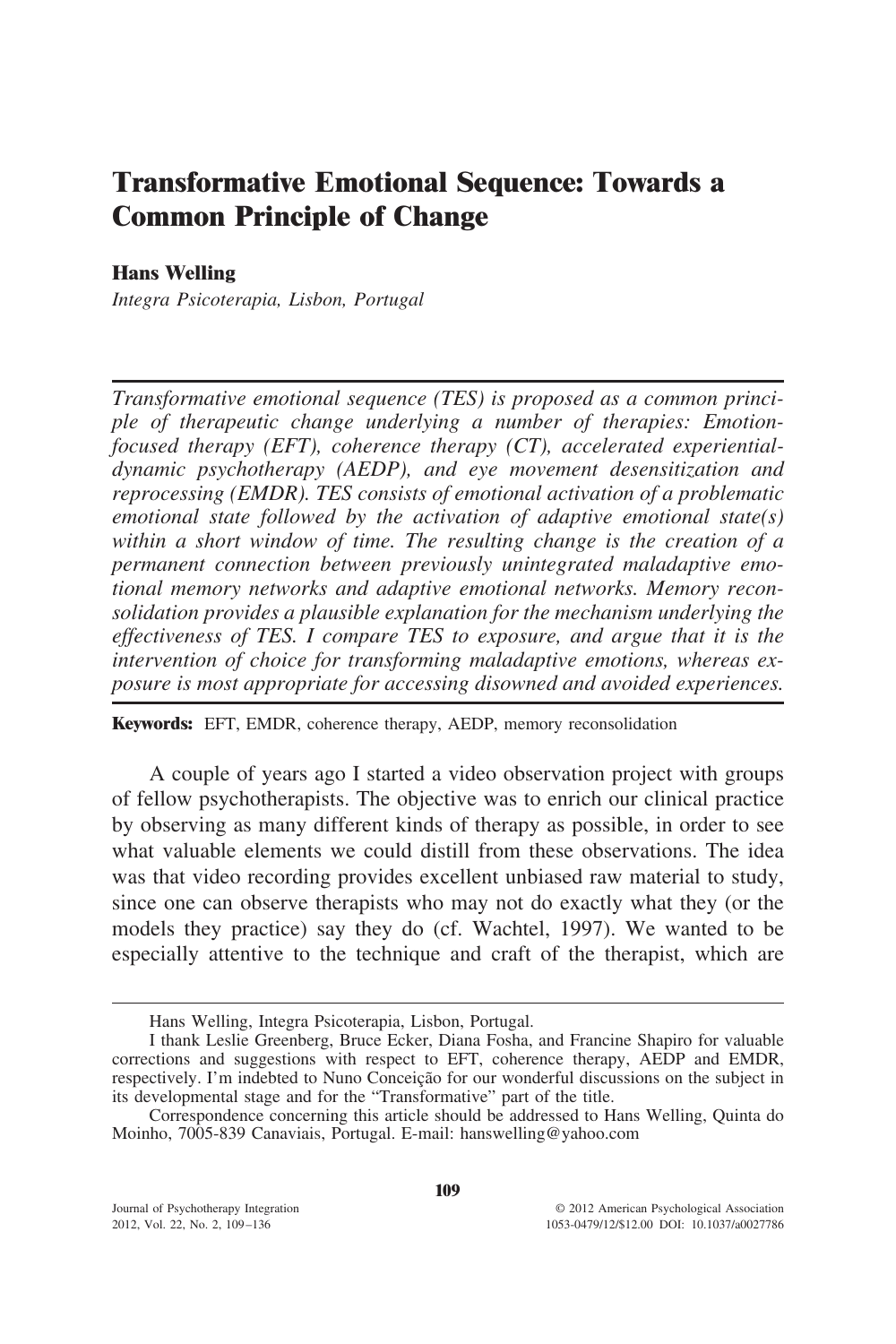usually not found in books, things such as the moment-to-moment technique and therapeutic style of the therapist, word choice, body language, pace, directivity, choice of intervention, and so forth. We watched, debated, and analyzed approximately 40 video-recorded sessions, both our own as well as commercially available ones, of approximately 20 different psychotherapists. From casual observations during these viewings, and later from reading session transcripts, I was struck by phenomenological similarities in the process of clients' emotional transformation that could be observed across a number of different therapies. Although the development of this idea represents an individual effort, I am indebted to the stimulating discussions we had in these video study groups.

The proposal I am making in this article uses two routes to psychotherapy integration (Norcross & Goldfried, 2005). On the one hand, the article is a modest attempt at theoretical synthesis in the tradition of Wachtel (1997), arguing that a common change mechanism might be at work in therapies of different theoretical schools. On the other hand, it follows the idea of principles of therapeutic change (Castonguay & Beutler, 2006), advocating for distinct therapeutic intervention approaches for problems that stem from emotional learning versus problems that stem from disowned parts of the self. In this article, I will explore the hypothesis that a distinctive change mechanism, transformative emotional sequence (TES), may be at work in many therapies.

To illustrate this, I chose four therapies with which I am familiar and that are relatively young, and hence have the advantage of still being "pure" in form. I believe that this TES mechanism may also be found in other therapies, but that these "older" therapies, such as cognitive–behavioral or psychodynamic therapy, have come to include such a wide variety of authors and therapeutic techniques that it would be very hard to write meaningfully about them in the context of a single article. Another reason for choosing these four is that each has grown from a different cluster of the four main therapy families: dynamic–interpersonal, systemic–constructivist, experiential– humanistic, cognitive–behavioral (Norcross & Goldfried, 2005). Consequently, each of them presents very distinct theoretical frameworks out of which emerge the workings of their respective therapeutic technique.

#### **FOUR THERAPIES IN A NUTSHELL**

Before discussing the possibility of a common mechanism of therapeutic change that may be present in each of these four therapies, I will give a short description separating technical procedures from theoretical explanation. The following descriptions are minimal and therefore don't do justice to the entire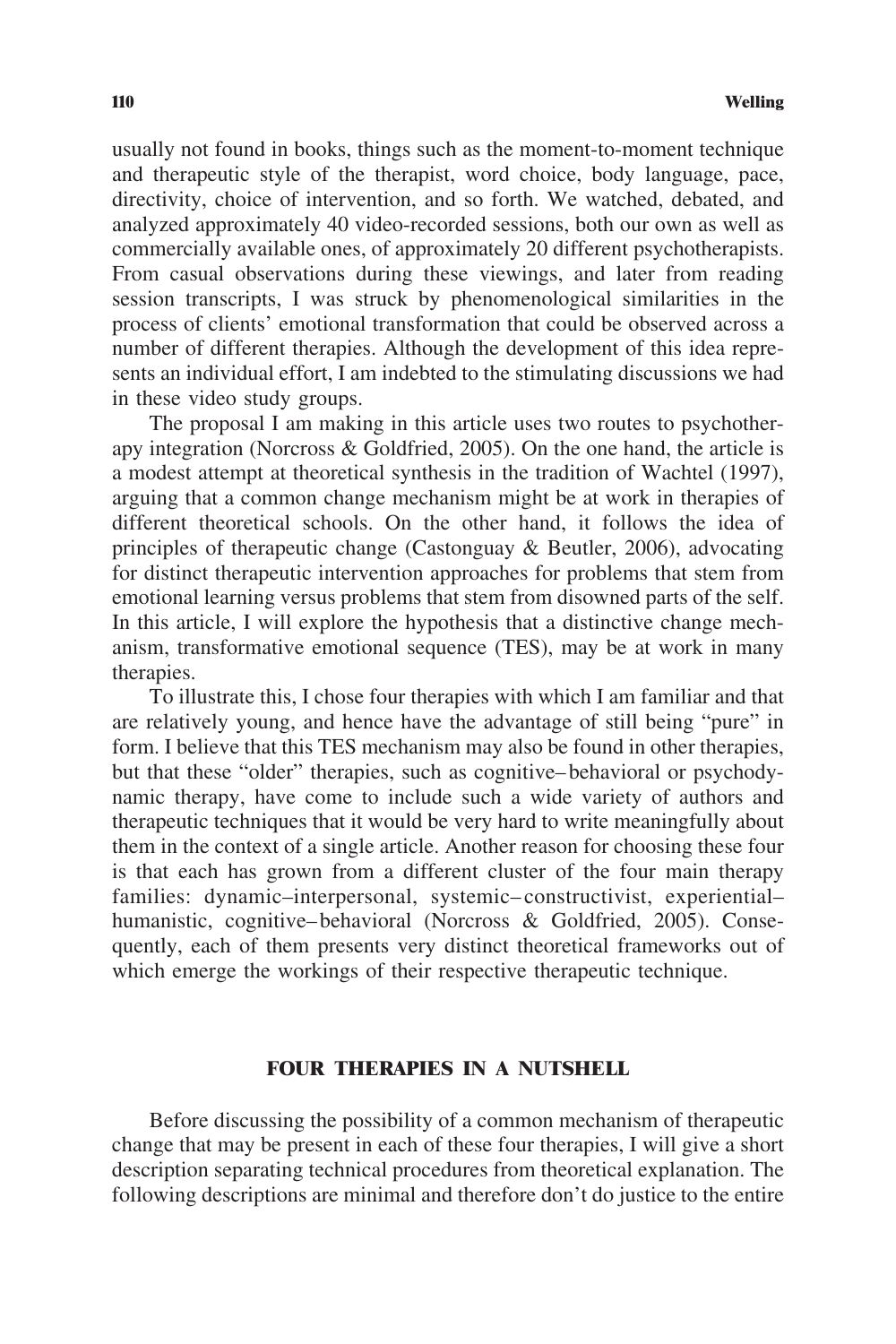richness of each therapy approach, but I do believe that they capture the essence of each.

#### **Emotion-Focused Therapy (EFT)**

*Description of the Therapeutic Procedure*

EFT (formerly process experiential therapy; Greenberg, Rice, & Elliott, 1993; Greenberg, 2002a) integrates the Rogerian client-centered principle of empathy with task work from gestalt therapy. Empathy is a core intervention in itself and is part of all tasks: It is the therapist's understanding and acceptance of the client's emotional meanings or feelings. The therapist tracks the client's immediate evolving experience and communicates this understanding (empathic attunement). In addition, the therapist listens for task markers that signal that certain therapeutic tasks are required. The number of marker-task pairs has been growing as EFT develops. I will limit myself here to three tasks that are relevant for the type of process I want to discuss in this article: (a) Unfinished business: lingering bad feelings toward a significant other; (b) Self-evaluative split: self-criticism or "tornness" over a decision that has to be made;(c) Self-interruptive split: blocking feeling or apparent resignation. The technique used in these tasks is chair work, in which an experiential dialogue is enacted between parts of the self. In two-chair work for self-interruptive split or self-evaluative split, the dialogue is between parts of the self that are in conflict (e.g., two conflicting feeling states about staying or leaving a relationship). In empty-chair work for unfinished business, the enactment takes place between the self and the representation of an internalized significant other (e.g., the client and an abusive or absent parent). In the task resolution process, six stages can be identified (Elliott, Watson, Greenberg, & Goldman, 2003). In the beginning, phases of the problematic emotional states (e.g., recurrent sadness; selfcriticism) are experientially accessed and deepened. Evocative language and imagery are used to access underlying (primary) emotions. In latter phases the therapist helps the client to recognize emerging needs or amplify subdominant emotions, encouraging their expression. This leads to shifts in experiencing (e.g., the client moves from intense anger to softer sadness, or from shame to self-acceptance). Finally EFT expresses itself in a changing view of self or others, such as owning or accepting previously unknown parts of the self or seeing others in a different light (e.g., other is less powerful or more loving).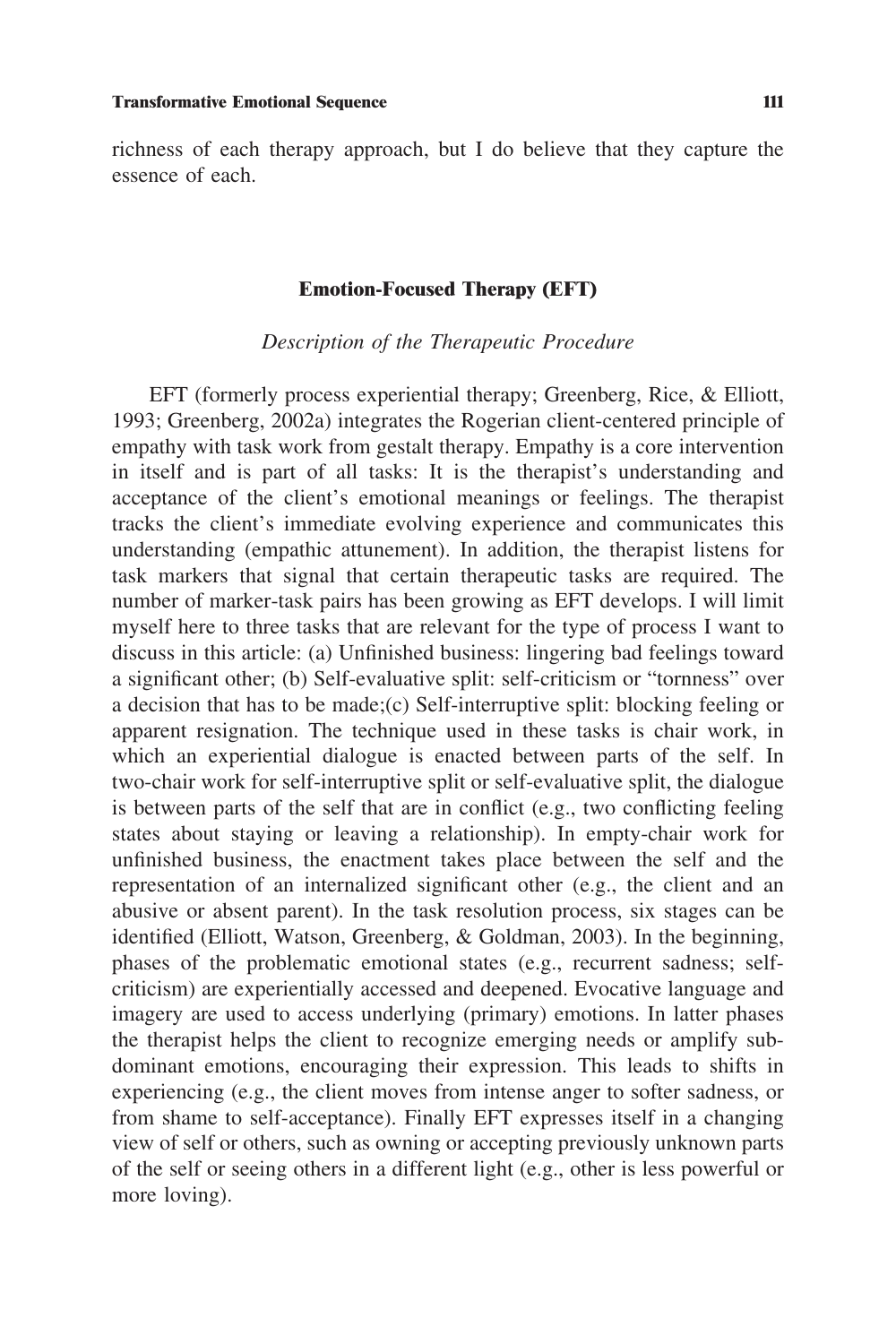## *Theoretical Framework of EFT*

The most distinctive element of EFT theory is its articulated typology of emotion. Emotions can be primary or secondary (an emotion in response to or about an emotion) and either adaptive or maladaptive. Emotional schemes are implicit idiosyncratic networks of human experience that serve as the basis for self-organization (Greenberg, 2007a). A scheme is made up of a variety of elements, including situational, bodily, affective, cognitive, and action elements. Emotional schemes are also not viewed as bad or good; for example, anger can be a maladaptive or adaptive emotion depending on the context. In EFT theory, client problems are often viewed as being constituted by the repeated activation of a maladaptive emotional scheme. Maladaptive schemes originate from traumatic emotional learning. Through the tasks, emotional maladaptive schemes are activated and transformed by the coactivation of more adaptive schemes in relation to the same stimulus, resulting in a merging of the two into a new higher-level scheme.

### **Case Examples EFT**

#### *Example 1 (From My Own Practice)*

A male patient was self-critical about destroying his newly started relationship by spending too much time drinking and smoking pot with his friends. During two-chair work, the critic accused him of throwing away his life and a good relationship. In this dialogue, it became clear that the "lazy" rebel represented an underlying need to cut loose from the pressure of excessive responsibility and the tendency to be the well-behaved son, perfect boyfriend, successful professional, and so forth. This suffocated him and made him forget his own needs. The critic softened as he acknowledged the rebel as the "salt" of his life. The rebel then shifted to fear of loosing himself in this behavior and becoming like his depressed, failed father. In a negotiation of what each part needed from the other the rebel asked the critic to stay alert and protect him from being destructive and the critic asked the rebel to keep him from sliding into a boring Mr. Perfect.

## *Example 2 (Greenberg, 2007a)*

A woman suffered from depression and feelings of hopelessness. During empty-chair work with her father, the following transformations occurred: First, she accessed anger toward her father, who did not express any affection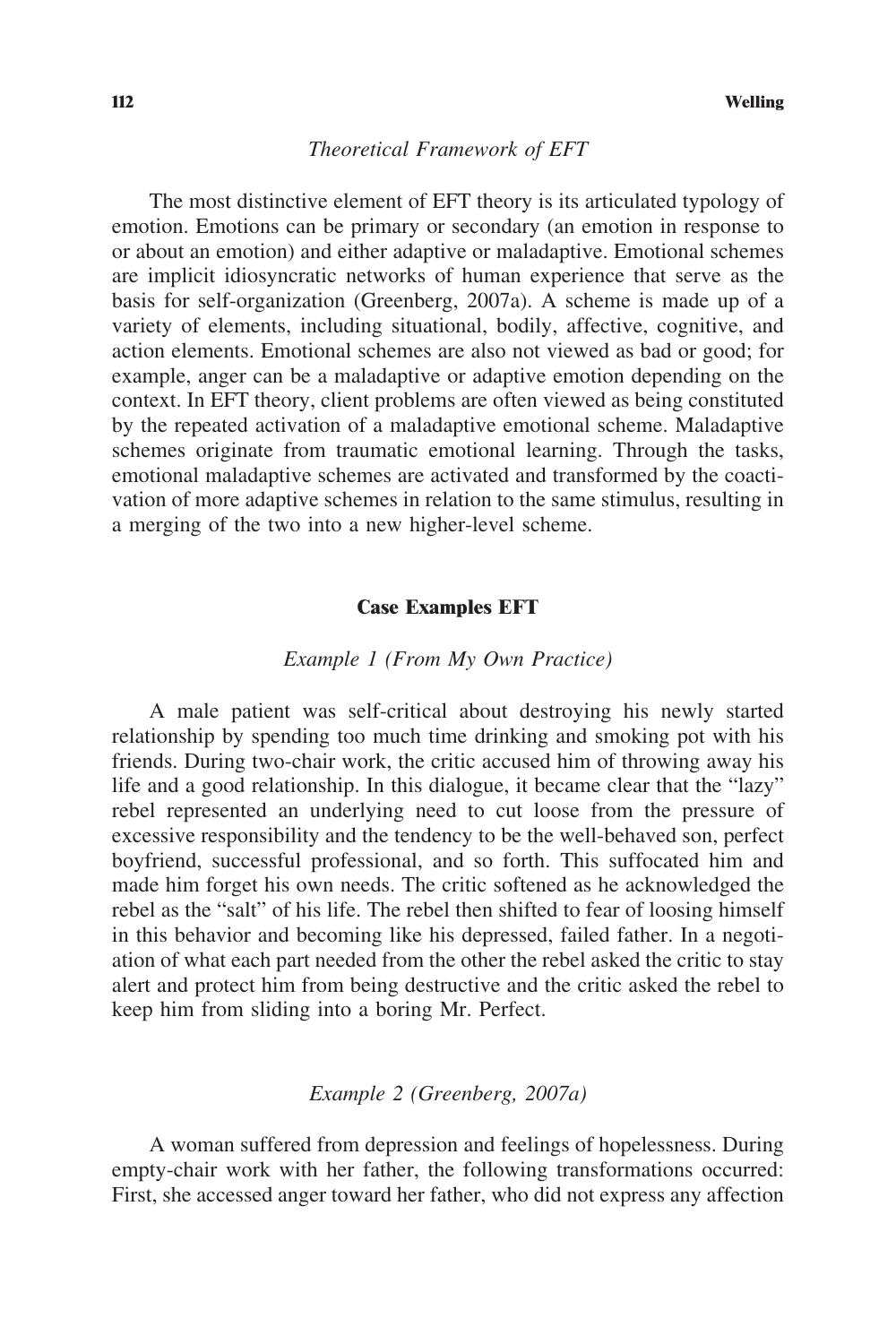and maltreated and criticized her. She then expressed the need to be loved and her acceptance that he is not able to love as a result of his own pain from his concentration-camp past. In the self-critical split task, the following transformations took place: Starting with a judging voice of failure and worthlessness, she moved to sadness and grief over not being loved, to an eventual sense of pride and self worth. Self-interruption of feeling the need for love and approval was worked on. This interruption appeared to protect her against feeling too vulnerable, but at the price of leaving her feeling hopeless and isolated. During the process, the voice that wanted love and acceptance became stronger and the suppression of this need was undone. After 10 sessions, feelings of loneliness and hopeless subsided and she reported that she had gotten the anger "off her chest." Her shameful belief that "I'm not worth loving" was shifted by her being able to also accept her father's incapacity to love, which becomes the transformative antidote of her experience that she is unlovable. Needs for love and closeness were accepted and expressed, validating the feeling that she is worth loving.

#### **Coherence Therapy (CT)**

## *Description of the Therapeutic Procedure*

Coherence therapy (formerly depth-oriented brief therapy; Ecker & Hulley, 1996) integrates constructivist therapy with experiential therapy and consists of four phases. In the earlier phases the objective is to access and anchor in everyday awareness the "emotional truth of the symptom:" the experientially lived understanding of why, in the absence of the symptom, much worse suffering is expected than the suffering from the symptom itself. Instead of seeing the symptom as pathological, alien, and out of control, the patient gains a feeling of agency, control, and purpose in producing it.

Examples of techniques often used are:

- 1. *Symptom deprivation*: The client visualizes living and behaving without the symptom. This brings a discomfort which, when allowed to emerge fully, reveals a suffering that is successfully avoided by having the symptom.
- 2. *Sentence completion*: For example, an underachieving client is asked to visualize his parents and say to them, "Part of me hopes that when you see I'm floundering, you will. . ." He says it and the words that arise to complete it are, "take care of me, for once."
- 3. *Overt statement*: The client is invited by the therapist to voice the discovered, symptom-necessitating emotional truth as a first-person,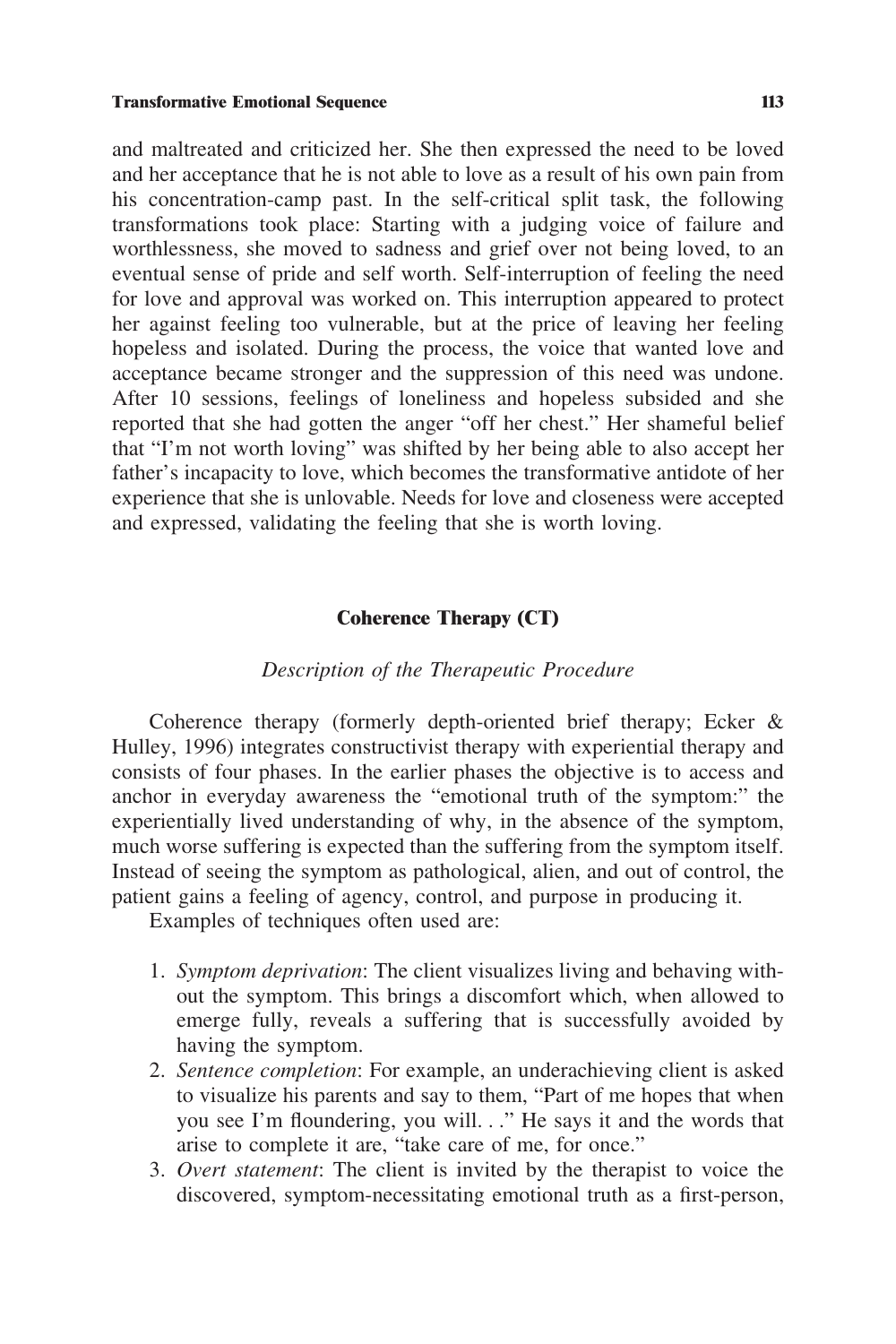present-tense assertion. For example, the client described above would picture his parents and say to them, "I hope that when you see I'm floundering, you'll take care of me, finally. If I seem to be doing well, you'll never take care of me."

4. *Index cards*: A vivid verbalization of the discovered, underlying purpose of the symptom is written on a card and given to client for daily reading.

In the last phase, transformation will take place when the experience of the symptom-necessitating construct is paired with the experience of some incompatible living knowledge. This viscerally experienced *juxtaposition* can occur spontaneously or can be deliberately promoted by the therapist, and it results in the permanent ending of the symptom.

## *Theoretical Framework of CT*

Coherence therapy conceptualizes change within a constructivist framework. Its central principle is symptom coherence: "a symptom or problem is produced by a person because he or she harbors. . . [an] unconscious construction of reality. . . in which the symptom is compellingly necessary to have, despite the suffering or trouble incurred by having it" (Ecker & Hulley, 2000). A natural process of change consisting of an experiential juxtaposition was discovered by Ecker and Hulley (1996) in their examinations of their own clients' sessions. They found that when two emotionally vivid beliefs are in awareness together, and both cannot possibly be true, the earlier construct is disconfirmed and dissolves. It is important to note that the change is not simply a cognitive one such as rational reframe or intellectual insight but an experienced revision of the nature of reality. (cf. Ecker & Hulley, 2002a)

#### **Case Examples CT**

*Example 1 (Ecker & Hulley, 2002a)*

A woman described a total absence of any motivation or interests. Her sessions revealed a core unconscious learning, formed in childhood, that her mother has direct perception of all of her thoughts and feelings. It was this implicit construct that had all along made it necessary for her to be an unmotivated "blank" in order to protect herself from having her pursuits invaded, taken over and taken away by her severely narcissistic mother. Once the core construct had become conscious, the therapist guided her to notice her actual ability to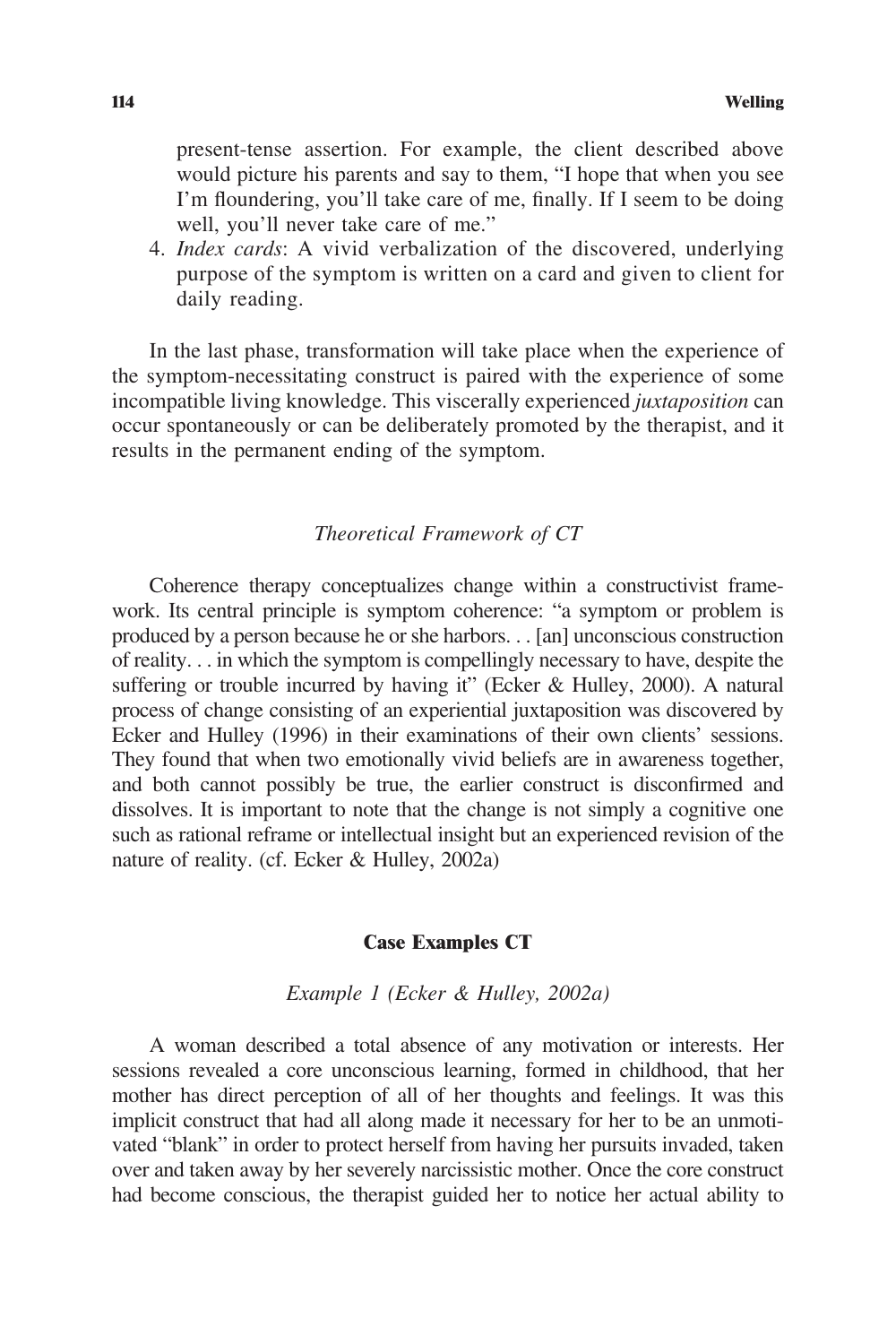create boundaries and control how much she reveals, then prompted a juxtaposition of this awareness and her original learning that she has no boundaries at all. The latter dissolved in seconds. Feeling safely unseen by her mother, the need for blankness was gone. New interests and a new career followed rapidly.

## *Example 2 (Ecker & Hulley, 2002b)*

A female client suffered from intense, daily panic attacks at a new job. As she talked in very general terms about the problem ("doesn't everybody feel stressed by job responsibilities?"), the therapist commented that she seemed to remove herself from the picture often. This evoked the memory of her physically and emotionally fragile mother and her father's urgent warnings that causing her mother any stress could kill her. She had never before realized that these warnings had come across to her as meaning that she was lethal to others, including the people she now, for the first time in her life, had to openly manage at her job. An index card with an overt statement to her mother reading "I'm afraid I'll make your health fall apart" was to be in front of her during the usual weekly phone calls with her mother. The deeply learned view of herself as being a lethal person became juxtaposed with the experience of herself as being caring and gentle toward her mother, resulting in the permanent disappearance of her panic attacks.

## **Accelerated Experiential Dynamic Psychotherapy (AEDP)**

## *Description of the Therapeutic Procedure*

AEDP (Fosha, 2000) integrates components of dynamic therapy with experiential therapy. In an AEDP session (commonly two hours), roughly four phases (states) can be distinguished (Fosha, 2008, 2009). In the beginning phases, the focus is on overcoming the clients' defenses by providing a secure attachment relationship with the therapist and on exploring and processing deep, painful emotional experiences. Four techniques play an important role:

- 1. Focusing on *somatic markers* such as smiles, deep in-and-out breathing, and head nods and tilts helps to access painful emotional experience.
- 2. The use evocative, sensory-laden, *imagistic language*, promotes a deepening and an intensification of the emotional experience.
- 3. *Dyadic affect regulation* is the moment-to-moment affective holding of the patient, proceeding through many cycles of attunement, disruption, and repair. This nonverbal (right-brain) process helps to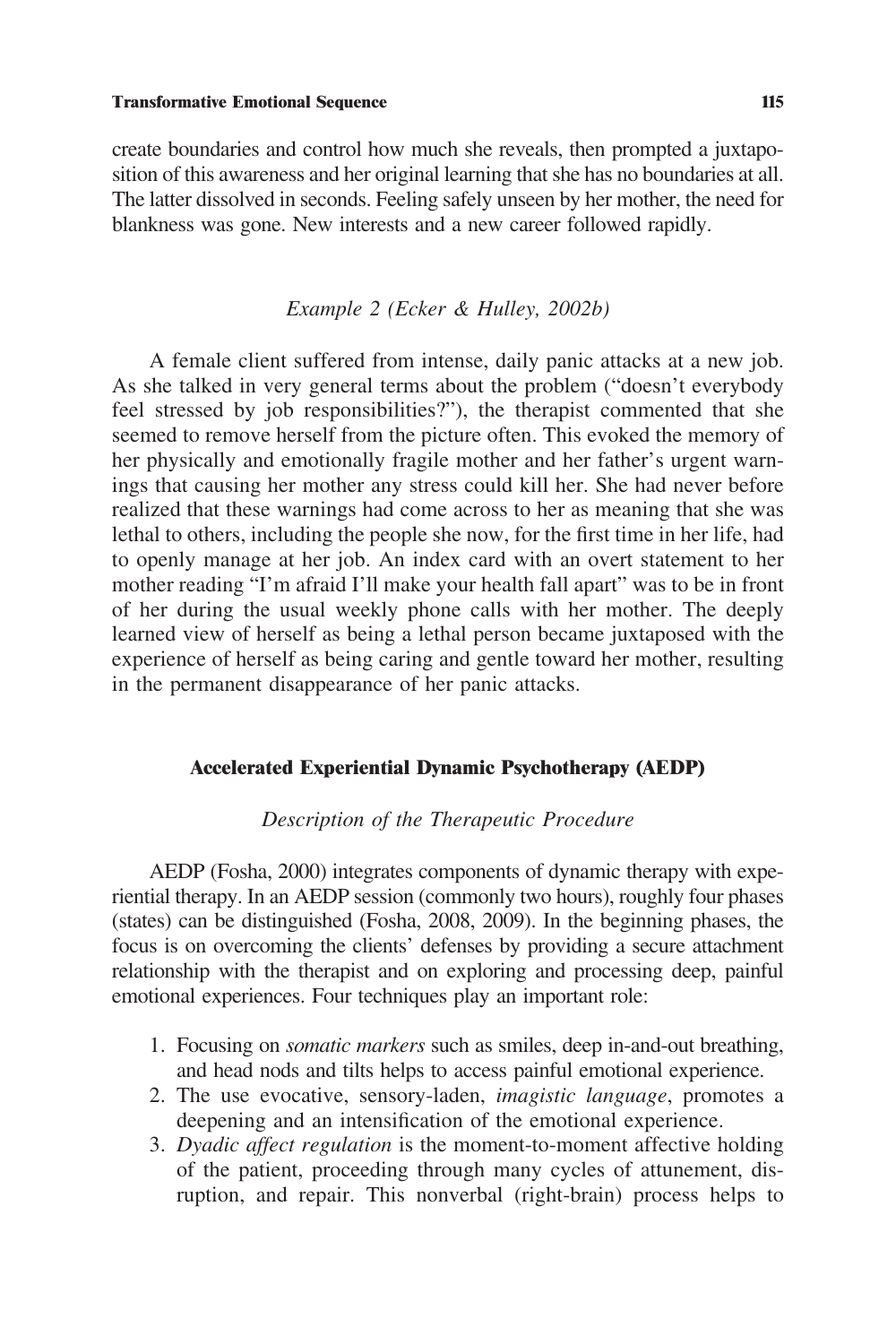regulate intense emotion, expressed by gaze, tone of voice, rhythm, and touch.

4. *Portrayal* (four types) is a guided visualization, often with significant others, and promotes working through emotions.

Completion of the processing is marked by the emergence of adaptive and resilient action tendencies (e.g., strength, power, assertiveness). In the later phases, a second-order transformation takes place; it is directed at broadening the therapeutic effect to secure attachment, undo loneliness, and increase the capacity for receiving and experiencing positive affects and positive valuation of the self. This is marked by the emergence of transformational affects (Fosha, 2000, 2009), which include pride, joy, gratitude, feeling moved by one's emotional achievements, and mourning of the self. A key technique is metatherapeutic processing: The client and therapist explore and reflect on the transformational process that has taken place in the previous phases and on the experience of the client-therapist relation in the here and now.

#### *Theoretical Framework of AEDP*

The theoretical framework that AEDP provides for the mechanism of achieving change, is secure attachment and an attachment-based emotion framework (Fosha, 2000). Following Winnicot's idea of the good enough parent (Winnicot, 1953), it is argued that secure attachment is sufficient to activate the natural healing tendencies that humans possess. Psychopathology develops by the absence of an affect-facilitating environment: Painful emotions aren't processed, but instead are kept out of awareness by defenses. Moment-to-moment dialectic affect regulation provides this affective holding environment and a mirroring of the patient's inner experience. The letting down of defenses allows for processing to completion the intense emotions, which, so far, had been warded off, resulting in the natural emergence of adaptive-action tendencies.

#### **Case Examples AEDP**

#### *Example 1 (Fosha, 2000)*

A man talking about a recent breakup of a relationship got in touch with a long-standing despair, finding that the experience resonated with earlier experiences in his life. In the relationship. he was usually sweet and accom-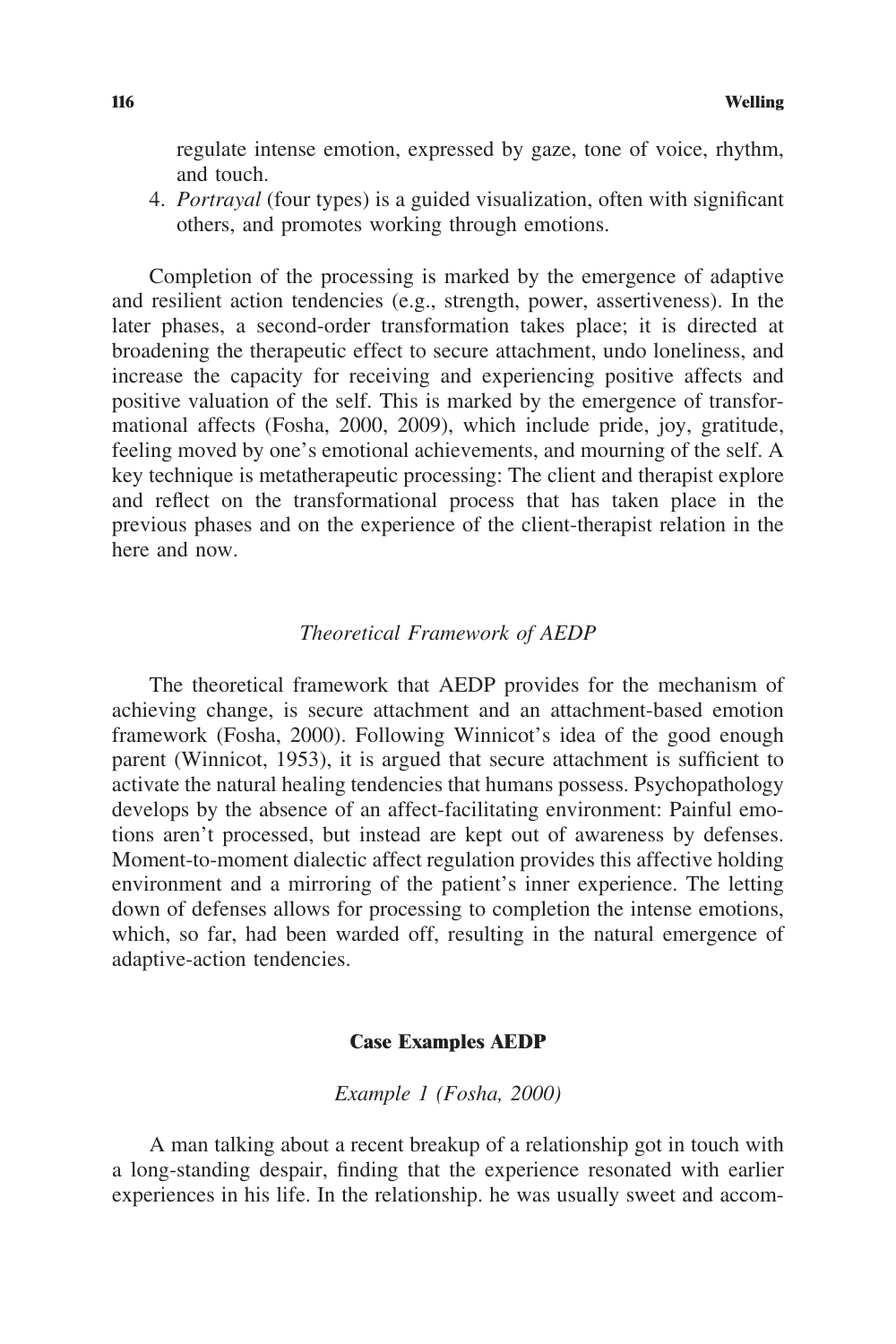modating, afraid to lose control if he would get angry. The therapist actively suggested that the patient must have been struggling with this inner conflict for much longer than the last previous couple of months. This reminded him of episodes when his father was in an uncontrollable rage and got to him physically, thereby reliving a state of panic and confusion during the session. In a portrayal as the child's advocate, the patient responds back to the father and his feeling state gets transformed into anger and indignation, followed by a sense of assertiveness and capacity to stand up for himself. In the end of the session the client reported the feeling of safety he had experienced in the contact with the therapist.

## *Example 2 (APA, 2006)*

A young woman came to therapy to work on the possibility of a divorce, and the panic she felt about what suffering this might cause for her daughter. Somewhere in the session, the therapist suggested that maybe her fear for her daughter's suffering with the divorce might be related to her own experience as a child of divorced parents. This brought up intense feelings of sadness over missing her father as a child, largely because her mother often forbade this contact. She described her mother as a cold woman, on whom she couldn't rely emotionally, which caused the client to adopt a self-sufficient lifestyle. She realized that up until that day, she was the one who maintained and pursued contact with her mother, trying to counter her mother's loneliness. Transformation takes place by the full processing of her sadness, accessing feelings of anger toward her mother for having kept her away from her father, and understanding her feelings of fear of ending up lonely and bitter like her mother, should she divorce. The session ends by the patient acknowledging her gratitude and feeling good about the work accomplished in the dyad.

#### **Eye Movement Desensitization and Reprocessing (EMDR)**

*Description of the Therapeutic Procedure*

EMDR (formerly EMD, Shapiro, 1989, 2001) integrates cognitive– behavioral therapy with other types of therapies. A typical session lasts 90 minutes and treatment goes through eight phases (Shapiro, 2001). *Preparatory* phases include accessing the targets for desensitization through identifying the components of the memory (i.e., the most vivid related visual image [memory], negative belief about self, emotions, and body sensations) and the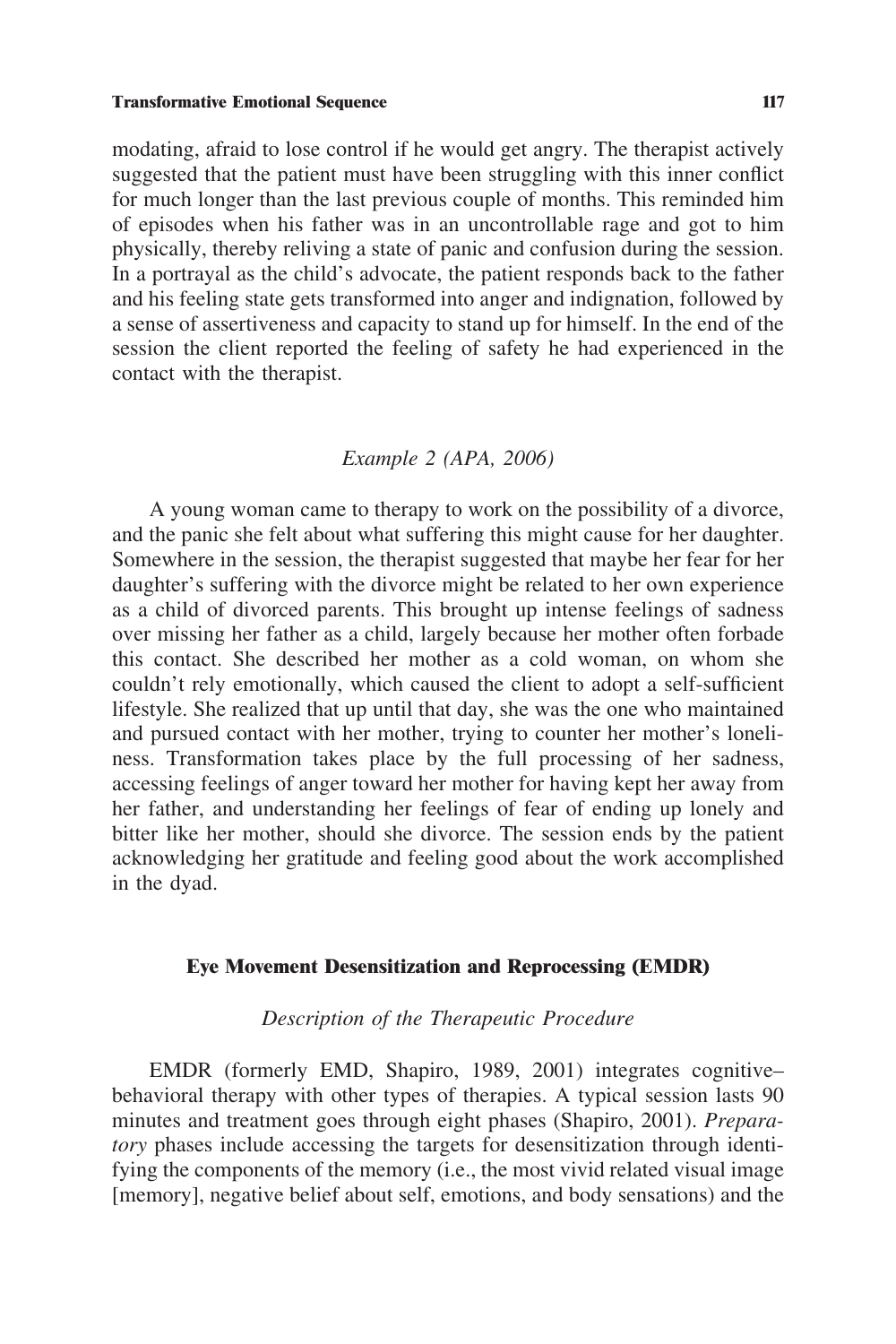desired positive belief. During the central *desensitization* phase, the client is instructed to simultaneously focus on the image, negative thoughts, and body sensations while a bilateral stimulation (BLS) is applied. The classical form of BLS is to ask the client to follow with his eyes the therapist's fingers moving horizontally or vertically across his or her visual field. The stimulation can also be applied using auditory tones, or kinesthetic tapping. After BLS the client is instructed to let her/his mind go blank and to notice whatever thought, feeling, image, memory, or sensation comes to mind ("What do you get now?"). The therapist restrains from interpretations, discussions, or disputing negative content, since this may interrupt processing. The therapist follows the themes (memory channels) that come up ("Go with that"), repeating BLS until the client reports no change and no disturbance when returning to the target. During processing, a gradual transition to adaptive resolution takes place, marked by the increasing appearance of positive images, feelings, body sensations, and self-beliefs. Additional techniques can be used (e.g., cognitive interweave) to access adaptive information when the client is stuck in experiencing the same negative emotion again and again (abreactive looping) or when the process blocks. These techniques may involve imagining how one would feel if the same happened to his or her child, the use of metaphor or analogy, Socratic method, and enacted dialogues (verbalizations) with significant others. Final *consolidatory* phases are initiated when the target is no longer bothersome.

## *Theoretical Framework of EMDR*

EMDR explains change through its adaptive information-processing model (Shapiro, 2001). Under normal conditions, positive information is assimilated into the neuro-network during the critical period immediately following a disturbing experience, for instance, when a child receives comfort after injury. When the experience is too overwhelming, the naturally occurring process of adaptive information-processing is blocked and the memory becomes isolated and locked in the brain. The unprocessed information is stored in memory with the emotions, physical sensations, and perspectives experienced at the time of the event and is triggered by current situations. Although the exact mechanisms are under investigation, BLS appears to reactivate the information-processing system. Reprocessing of the traumatic memory results in the spontaneous linking up with more adaptive information, resulting in shifts in beliefs, sensations, and perception.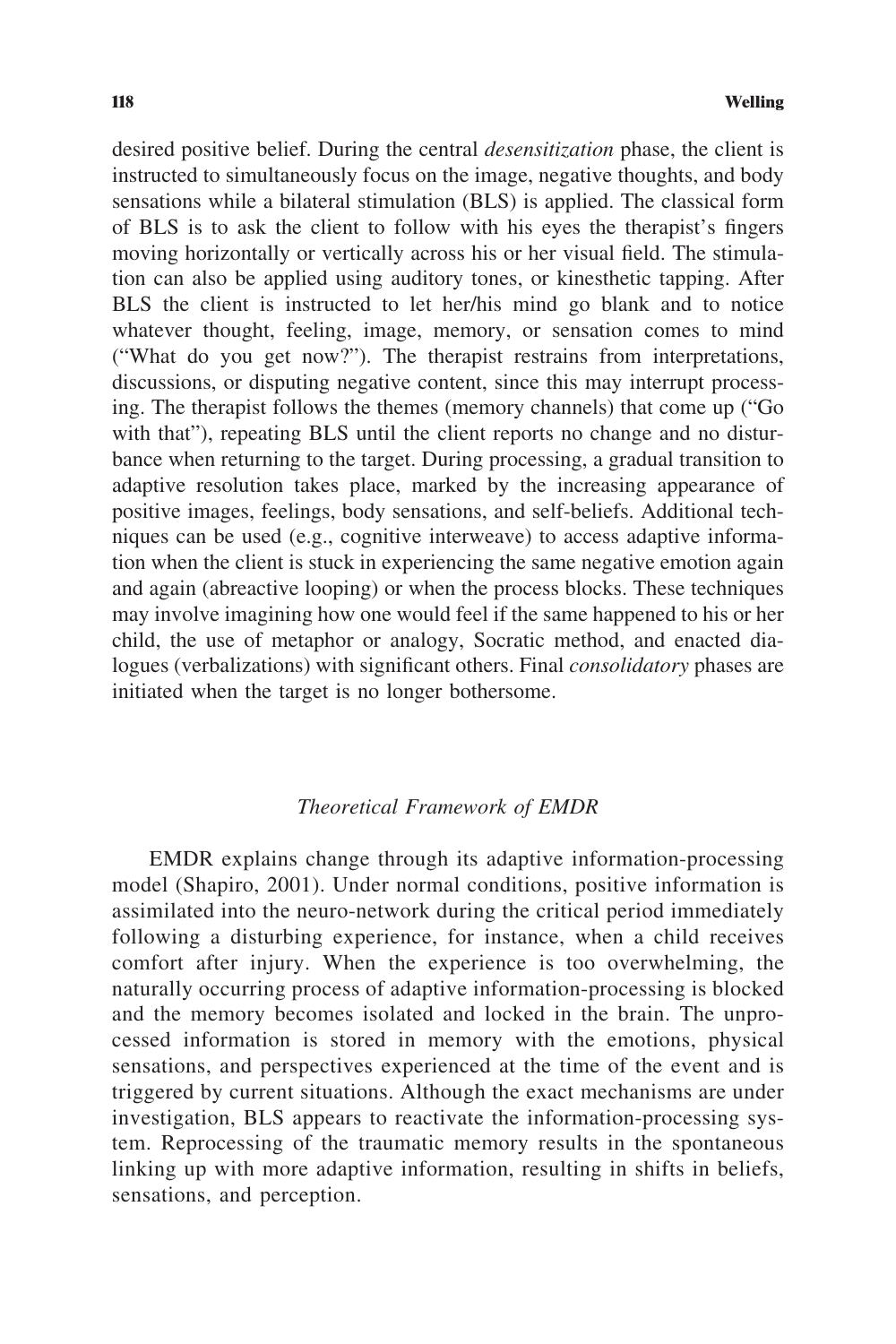#### **Case Examples EMDR**

## *Example 1 (From My Own Practice)*

A young mother couldn't think of the delivery of her baby a year ago without experiencing terror and distress. In EMDR she reprocessed several episodes: The panic she experienced when she heard the baby required an emergency caesarian; how she completely blanked out emotionally when the baby was taken to reanimation; intense feelings of fear, guilt, and inadequacy as a mother while she spent the night, misplaced in the hospital, unable to contact someone to tell her if the baby was alive; the relief when she saw her husband in the morning; the deep feelings of connection when finally holding the baby; the frustration she felt at the renewed separation due to leaving the baby in the incubator; and finally the deep peace and joy she felt when she left the hospital with her husband and baby to go home. In a second session, residual issues related to feeling alone and isolated were processed. A week after the sessions and in follow-up, she reported that she could remember the period without distress, and that she had kind of "forgotten" about it and felt more connected to her baby.

## *Example 2 (Shapiro, 2001)*

A Vietnam veteran had strong reactions of anger and anxiety over the incompetence of a coworker to the point that he was incapable of working with him. Targeting the current disturbance, associated memories such as project lateness, acceptance by others, and being incompetent were processed. The impact of the Vietnam combat material was revealed with the spontaneous association to the fact that under those circumstances, incompetence meant people could die. Through different sets, anger and anxiety changed into the realization that the stakes are not so high in the current situation (nobody will die) and eventually a comical aspect of the whole situation emerged. After the treatment, the incompetent colleague was no longer emotionally disturbing to the client.

#### **COMMON CHARACTERISTICS OF THESE FOUR THERAPIES**

At first sight it is hard to imagine that these therapies can have anything in common, as they differ greatly in the levels of their theoretical explanations of the mechanisms of change. EFT roots its explanation for change in emotion, CT in constructs, AEDP in emotion in an attachment context, and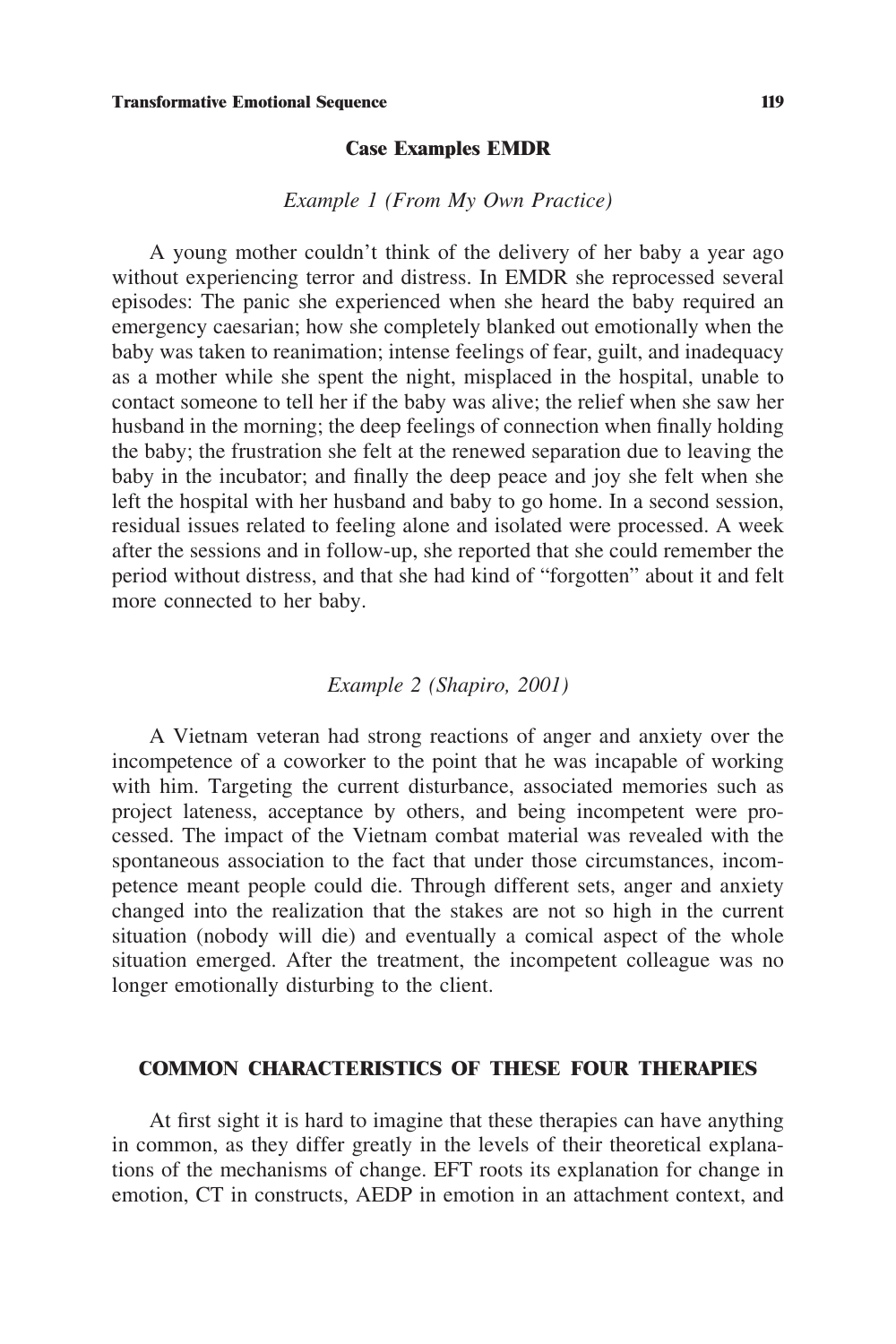EMDR in memory. Also on a technical level, these therapies are quite different and look quite distinct. In EFT the client moves between chairs, in CT the patient often imagines with eyes closed, in AEDP the therapist and client are involved in intense eye contact, and in EMDR the client's eyes follow the therapist's fingers. In fact, behaviorally, these therapies could hardly be more different, except for one thing: All clients process emotion. In all four therapies, a process can be observed where the client goes into a sequence of intense affective states. The therapist promotes access and deepening of (negative) affect, without an effort to change or restructure this state. This is followed by the spontaneous emergence of a sequence of other affective states. These changes seem to be rapid, each rarely lasting longer than 10 minutes. As this process continues, a kind of shift or turning point occurs, after which an increasing number of more positive (adaptive) emotional perspectives start to emerge. It is this process that reflects a common change process at work in all four therapies. This common denominator might be broken down into five components, as follows.

## **Promoting an Experiential Stance**

The therapies promote a process of moment-to-moment tracking of the internal experience in the client. The patient does not recount but is immersed in the experience, reliving or imagining being in a specific situation or interaction. Below are some examples of instructions that illustrate this experiential focus.

| EFT:  | "Can you imagine being there and asking her that?" (Elliott      |
|-------|------------------------------------------------------------------|
|       | et al.2003, p. 90); "Can you stay with that sadness for a        |
|       | minute and just feel what that's about?" (Elliott et al.,        |
|       | $2003$ , p. 91).                                                 |
| CT:   | "Let's revisit in your mind one of the situations you told me    |
|       | about" (Ecker, 2003, p. 41); "Let your next words come from      |
|       | that feeling, and tell me why bad things happen" (Ecker,         |
|       | $2003$ , p. 40).                                                 |
| AEDP: | "So what happens inside you? You had some feelings about         |
|       | what I said to you" (Fosha, 2006, p. 574); "If you let your      |
|       | body tell you what this $($ ) feels like" (Fosha, 2006, p.       |
|       | 577).                                                            |
| EMDR: | "Bring up the picture and the words and notice where you         |
|       | feel it in your body. Now, follow my fingers with your eyes."    |
|       | (Shapiro, 2001, p. 145); "Just let whatever happens, happen,     |
|       | and we will talk at the end of the set" (Shapiro, 2001, p. 146). |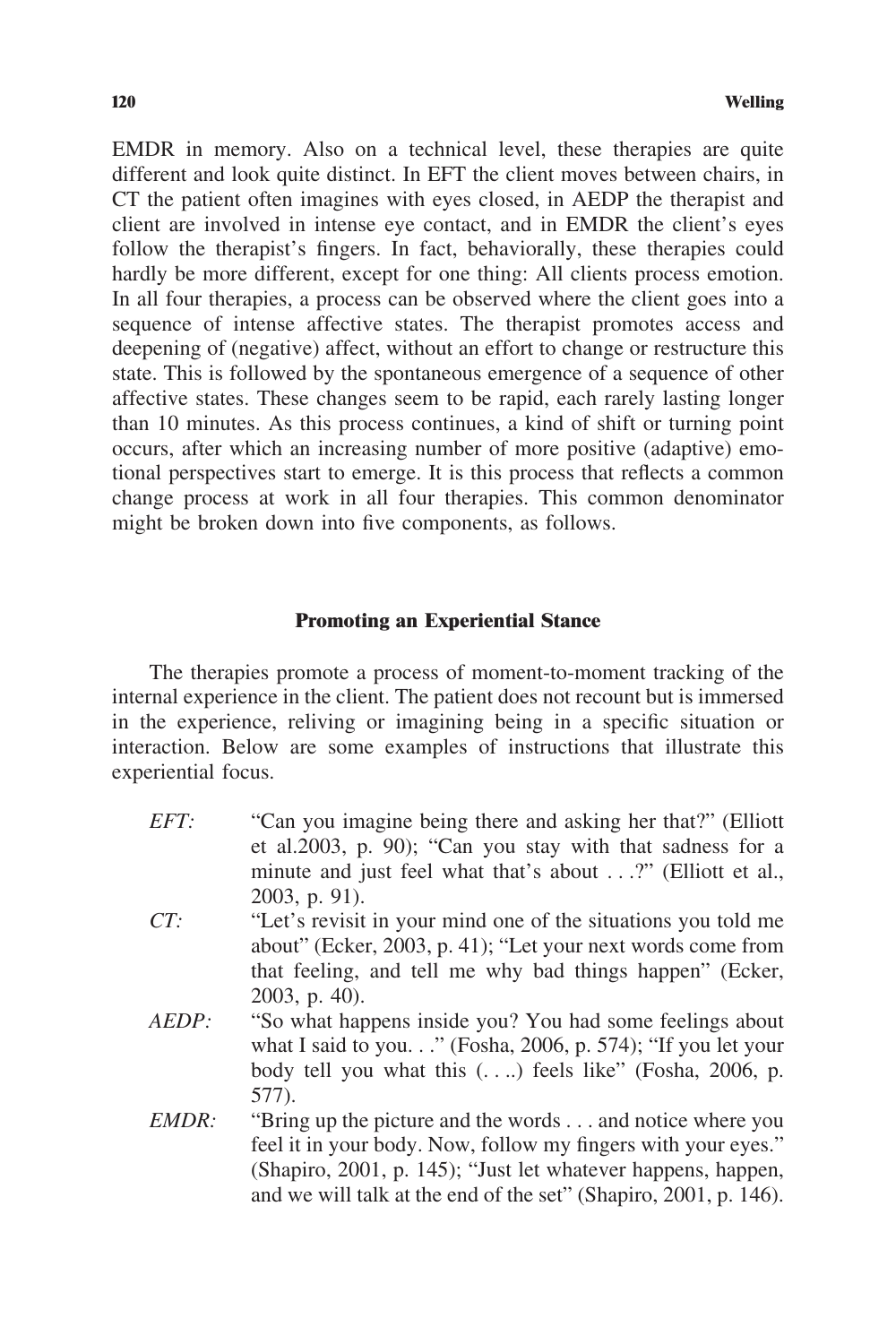There is, in fact, one more aspect in which the techniques of these four therapies are very similar in—they all use some form of experiential dialogue. Each therapy, with different weight and emphasis, uses imagined or role-played experiential dialogue. In EFT, this enactment of the internal self is at the heart of the therapeutic technique. CT makes frequent use of "overt statements" of emotional truths and schemas, spoken either to the therapist or to visualized significant others. In AEDP, these enactments are called "portrayals" and are a common part of the therapeutic process. Finally, in EMDR, these dialogues can be found in the "cognitive interweaves" that are used as a rescue technique for getting a stuck process going. (See the preceding section, Four Therapies in a Nutshell, for more details about these interventions.)

#### **Accessing Hidden or Underlying Emotion**

All four therapies actively search for unaccessed or hidden emotions that are inherent in the problematic state. Therapists are actively on the lookout for these emotions, and promote their access and expression. All therapies conceptualize this in slightly different ways, but in essence postulate that there is some part of the experience that is outside awareness and should be brought into focus. EFT refers to this as underlying or primary emotion, CT as unconscious emotional meanings, AEDP as adaptive emotions that are blocked and kept out of awareness by defenses, and EMDR as unprocessed information.

#### **Spontaneous Change and Nondirectivity**

All therapies conceive the change they achieve as tapping into a naturally occurring healing process. The appearance of new, disconfirming, or adaptive material is a spontaneous or at least a natural process.

Contrary to what might be suspected from the previous component, where I described that therapists have an active role in looking for underlying emotion, therapists are not steering clients toward a particular outcome to promote change. Unlike many other therapies, these therapists do not try to talk clients out of their negative emotional states or otherwise directly attempt to restructure them. If anything, the therapists seek to intensify or deepen what is already there.

It is a hallmark of coherence therapy that its methodology is completely "noncounteractive" and the therapist allies with the client's "prosymptom position," that is, the coherent need for an emotional meaning of the symp-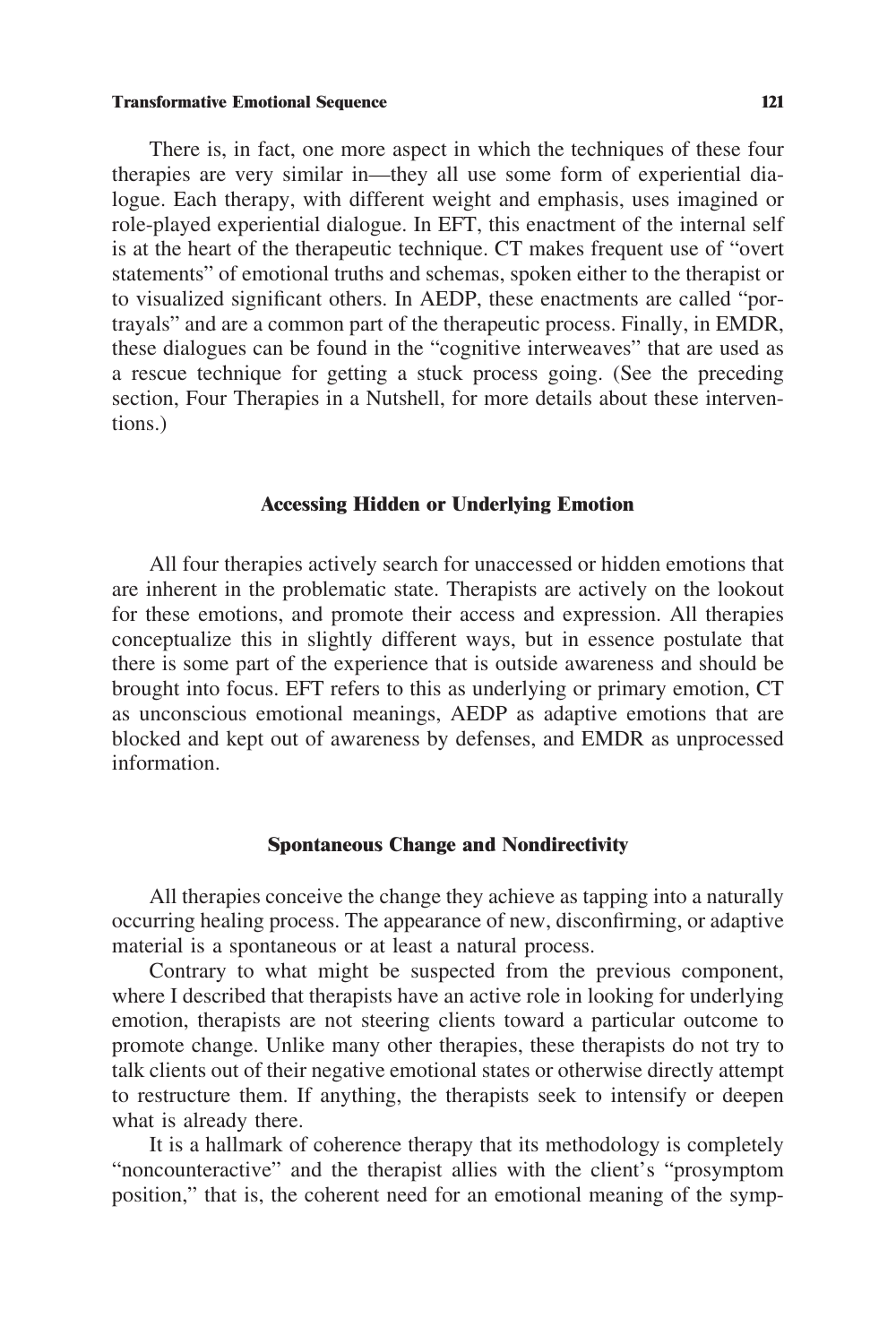tom, not with the client's tendency of wanting to get rid of his or her symptom (the "antisymptom position"). EMDR instructs explicitly that therapists should stay out of the way, since interpretations and too many questions will interfere with the process. AEDP therapists highlight the value of defenses that occur naturally and amplify positive emotions that come up spontaneously. EFT also follows up on naturally emerging emotions, though it may be slightly directive in focusing attention on subdominant emotions that are not fully recognized or expressed by the client.

#### **A Sequence of Emotional States Shifting From Problematic to Adaptive**

In all four therapies, clients access intense emotion and go through a sequence of emotional states. They move from one emotional state to another. Each therapy has its specific interventions to promote this movement through emotional states. EFT uses chair-work enactment; CT, reliving in imagination, overt statements, and flash cards; AEDP, dyadic affect regulation; and EMDR, bilateral stimulation.

In addition to this, over the period of a session or several sessions, all therapies report how a shift takes place from first accessing more problematic (negative) emotions to more adaptive (positive) emotions. (See also the earlier section, Four Therapies in a Nutshell.) AEDP refers to this as the emergence of transformative emotions; EFT refers to it as the appearance of more empowering or softer emotions; EMDR reports a gradual increase of adaptive emotions; and CT, a shift in perception/feeling after the juxtaposition of incompatible, lived experience.

#### **Symptom Change Often Resulting in Immediate Improvement**

A final characteristic that these processes have in common is the existence of sudden change in the patient when the shift of negative emotions to adaptive or other positive emotions is achieved. After a successful chair-work session in EFT, longstanding emotional pain or disturbing reactions are replaced by feelings of resilience and relief. For example, the client says "I feel relief that I don't have this anger sitting on my chest anymore" (Greenberg, 2007a, p. 36). Describing CT, Ecker observes that in transformative sessions, "clients' symptoms ceased from one session to the next, and never recurred" (Ecker, 2003, p. 39). At the beginning of the session, one of Fosha's patients (2008) is not only anxious and depressed, but filled with self-loathing, helplessness, and a fear that he is spinning out of control. By the end of the first session, he says: "I feel confident, ready to act." Shapiro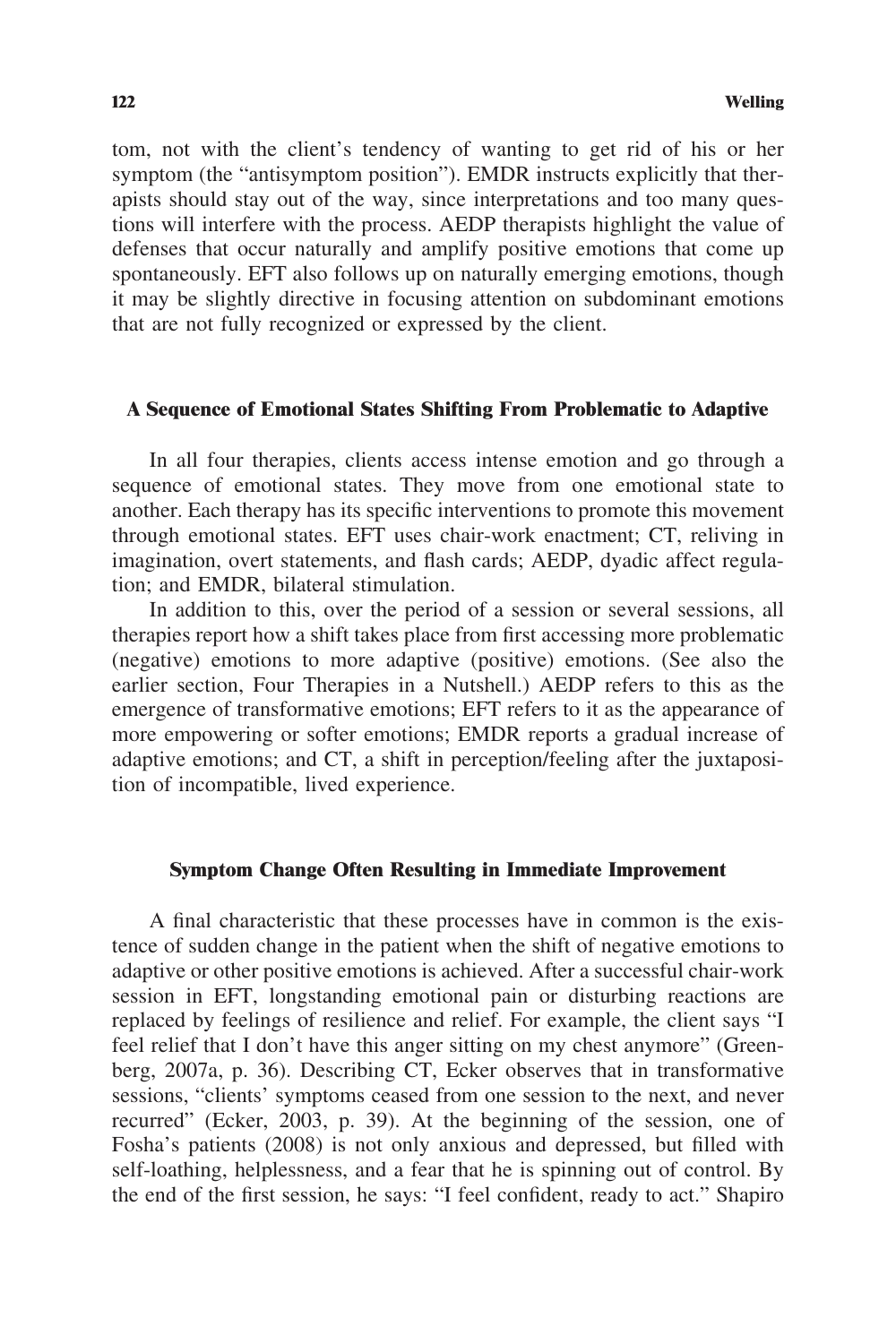(2001, p. 46) reports the following changes in an abuse victim during an EMDR session: Perception of an image of an "abusive father towering threateningly over her" transformed into an image of herself being equal in size; the cognition changed from, "There is something wrong with me" to "I'm fine, dad really had a problem;" and the emotional state shifted from fear to confidence.

#### **HYPOTHESIS OF A COMMON PRINCIPLE OF CHANGE**

The similarities described in the previous section suggest that there might be a common principle of change at work in all these therapies. In spite of appearing diverse, somehow all of them have independently developed interventions that tap into this principle. The essence of this principle seems to be to bring about the activation of a negative (problematic) emotional state followed by the activation of a positive (adaptive) emotional state(s). From here on I will call this hypothesized principle "transformative emotional sequence" (TES). TES brings about immediate and lasting change following the sessions in which it is applied successfully. This type of procedure should not be seen as part of some quick-fix miracle therapy; usually many sessions are required to get to the point where these crucial sessions can occur, and often the TES procedure needs to be repeated several times to get a complete transformation.

So how can we theoretically account for this principle? As we have seen, each therapy explains the observed change in accordance with its own theoretical background. But might it be possible to find a single explanation that fits them all? Theoretical approaches might not be as different as they seem at first. As I mentioned earlier, each approach described here gives primacy to a different aspect of human functioning: EFT to emotional schemes, CT to constructs, AEDP, and EMDR to memory. However, all of them readily note that each of these concepts is made up of emotional, cognitive, memory, behavioral, and bodily elements. Greenberg (2002b) argues that a convergent tendency can be seen in these schools, the difference becoming more a matter of emphasis than of deep conceptual difference.

It is interesting to note, all but AEDP use a similar notion of connecting (neurological) networks. EFT practitioners believe that the activation sequence results in a new emotional scheme, which is the result of merged emotional networks. EMDR states that the previously isolated memory networks (Shapiro, 2001) become connected to other adaptive memory networks. For CT, the connecting of implicit memory networks (Ecker & Toomey, 2008) with incompatible constructs results in the depotentiation of the problematic ones. AEDP practitioners, though not speaking in terms of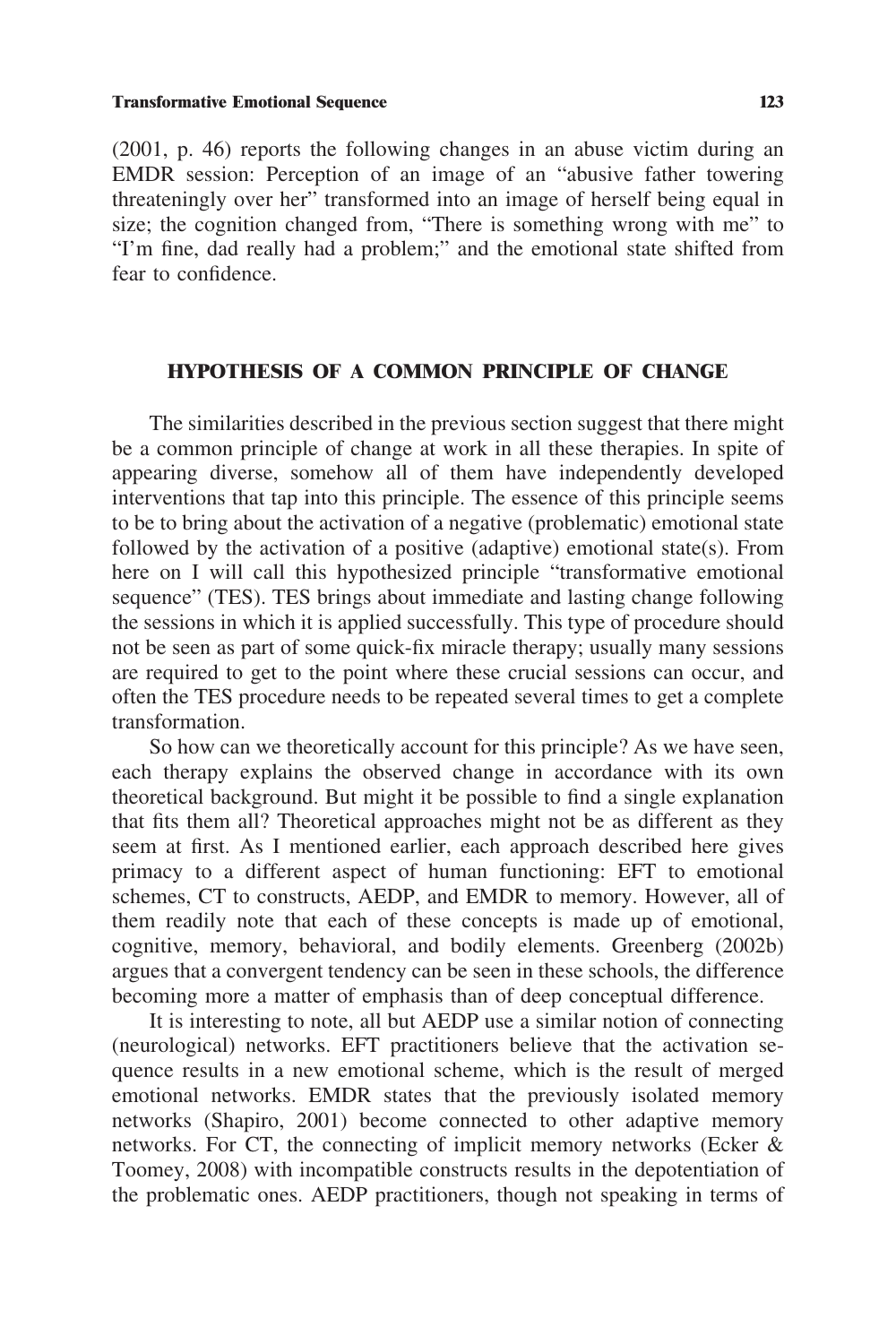networks, seem more drawn to the idea that the connection results in the activation of emotional resources.

#### **"All's Well That Ends Well" (Shakespeare)**

In working with empty-chair technique for unfinished business, I observed that just before a shift took place, clients would say something like "I know that my father would never say this, but as my father I feel like apologizing" or "I know that my mother in reality is unable to express such affection, but I thought she wanted to say that she loves me."

Thus the client would be experiencing something that never happened and that might never happen in the real world. Are we tricking the brain into happy endings that never happened? I found this idea a little unsettling, but in fact it seems that such a trick is part of what is going on. It is known that people like happy endings. Endings are important to us. We tend to feel bad about a relationship that broke up, even if it gave us many happy years. A good holiday can be spoiled by a lost suitcase. Somehow the last memory of things is the most important and the most lasting. This fact was studied experimentally by Redelmeier, Katz and Kahneman (2003) while measuring the experience of pain in patients who underwent colonoscopy. They found that the overall procedure was remembered as less painful if pain levels at the end of the intervention were low. Another example of the importance of ending is that in victims of abuse or violence, less psychopathology is found when they are properly consoled and supported by peers or caregivers after the incident. I believe that from an evolutionary point of view this emphasis on endings can be understood because the ending contains the outcome information. The ending informs us about the resulting cost or benefit of the experience we just had. Trauma is not caused by the event itself but in the resulting meaning. A deeply experienced alternative ending through TES appears to be able to change the emotional meaning of memories.

#### **A Window of Time: Memory Reconsolidation**

Normally, we understand therapeutic change as offering something new to the patient. With the help of a therapist, the client may come to a new understanding or insight, a restructuring of cognitions, a corrective emotional experience, or the learning of a new behavior. With TES, often something new is offered, as in the example of the previous section where the client had a new experience of her father apologizing and being understanding. But there are also a number of cases where newness is hard to find. A good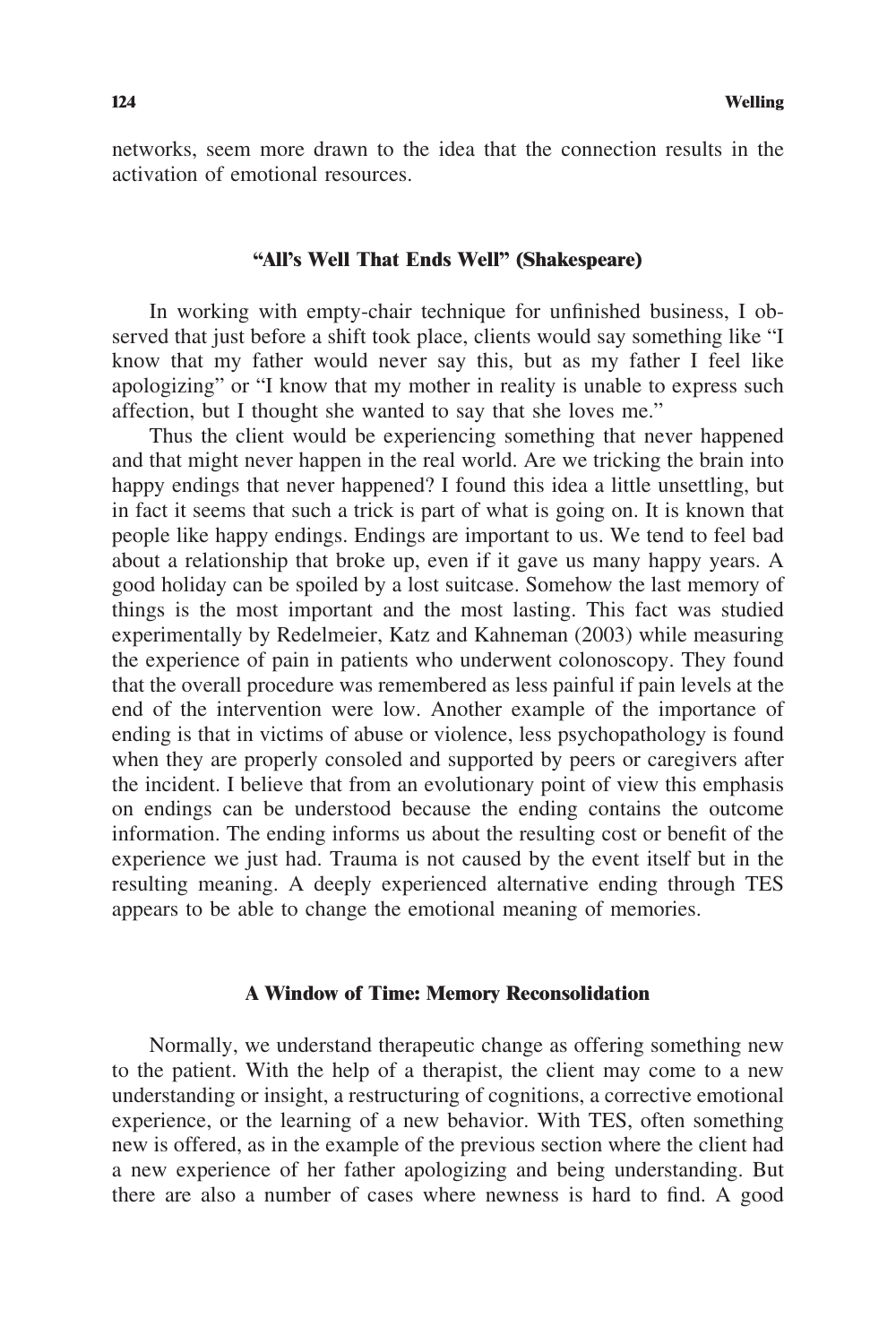example is the EMDR case from my practice described in the "Four Therapies in a Nutshell" section. The young mother "simply" reexperienced the emotional memories over a couple of days. First she reexperienced negative feelings of loneliness, guilt, and fear and then the positive feelings of joy, closeness, and reunion. After this sequence, she reported that the memory had ceased to be disturbing. All the positive emotions that supposedly healed the negative ones were already there, not repressed or unconscious but readily available to the client! So why didn't the adaptive feelings that she already felt at the end of her stay in the hospital cure the trauma? The answer may be that the good feelings weren't there in due time.

Evidence that such a time factor is involved comes from neurological studies on memory reconsolidation (Nadel & Moscovitch, 1997). Practitioners of EMDR (Solomon & Shapiro, 2008), EFT (Greenberg, 2010), and coherence therapy (Ecker, 2003, 2008; Ecker & Toomey, 2008) have recently embraced memory reconsolidation as a possible explanation for their therapeutic successes. Research on memory reconsolidation has recently shown that a consolidated (long-term) memory trace is not immutable, as neuroscientists believed for nearly a century, but can be revised and reconsolidated. Reconsolidation of memory is an adaptive update mechanism by which new information is incorporated into old memories. During reconsolidation, the memory trace is rendered labile after being retrieved. Research on memory reconsolidation (Walker, Brakefield, Hobson, & Stickgold, 2003; Pedreira & Maldonado, 2003; Duvarci & Nader, 2004) seems to indicate that this window during which memories can be updated lasts around an hour after a memory is recalled. Schiller et al. (2010) found that reconsolidation and complete erasure of a fear response in humans took place when the fear was first reactivated 10 minutes before extinction trials. Without that preceding reactivation, merely extinction took place, allowing relapse. Though memory consolidation is an excellent candidate for a mechanism underlying the TES principle, it is still not clear what metaphor for the actual neurological change would be the most appropriate. Are these structures connected, discharged, erased, rerouted, or merged? EMDR theorists would favor the idea of connecting adaptive information to existing networks; EFT: replacing maladaptive emotional schemes with adaptive ones; and CT would explain the change as depotentiation of a naïve schema resulting from simultaneous activation with an incompatible schema. As for now, and for clinical purposes, I think it is enough to say that some kind of permanent change in connection between networks occurs by their sequential activation. This changes the emotional charge or meaning of the memory trace, either by incorporation/coactivation of mitigating networks or by total erasure/ depotentiation, at the same time leaving the autobiographical memory intact.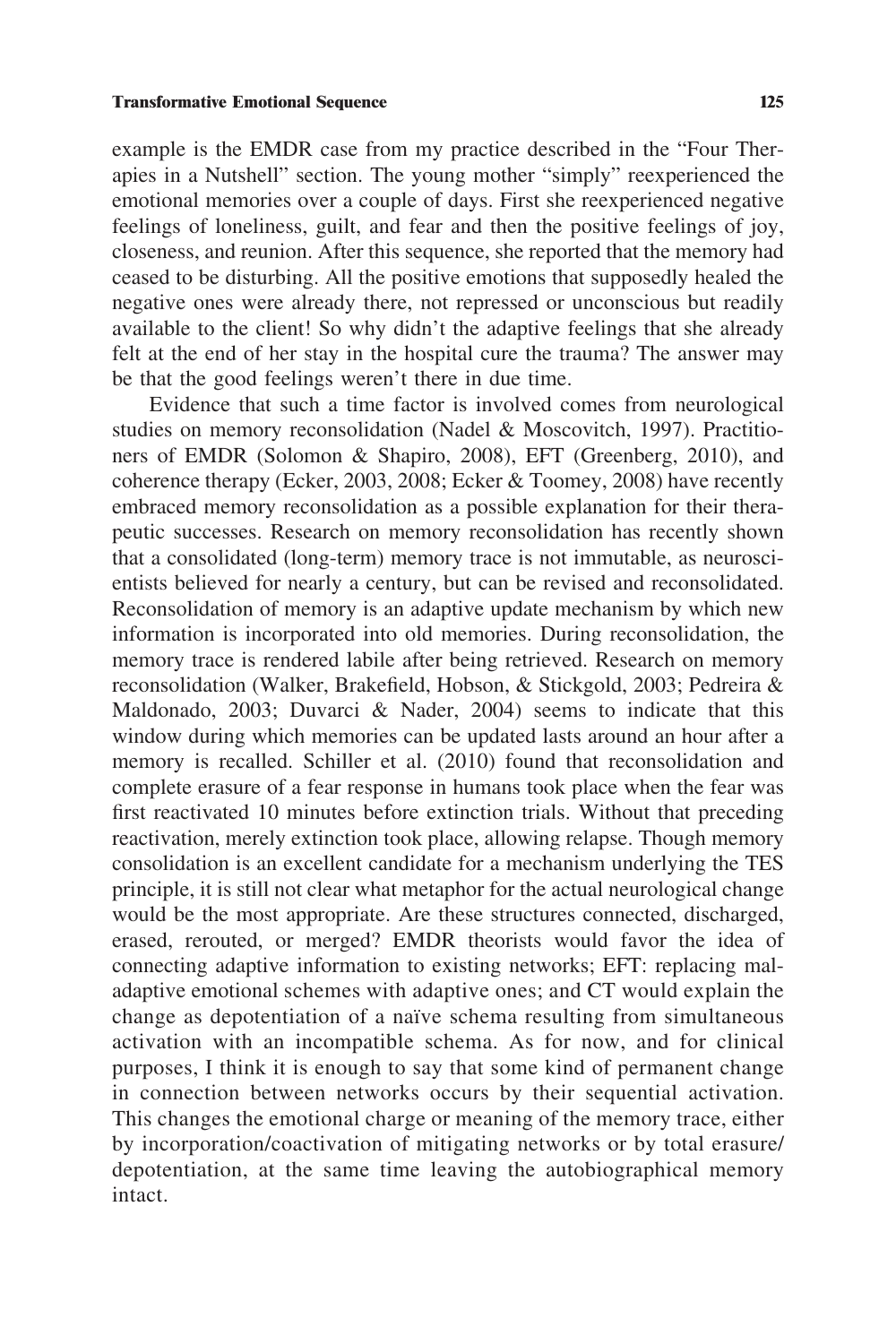#### **Is TES the Same as Exposure?**

One of the questions that arises when trying to explain the underlying mechanism of TES is if the effectiveness of this procedure shouldn't be attributed to simple exposure. For instance, it has been suggested that EMDR is just another form of exposure (Lohr, Tolin, & Lilienfeld, 1998), although this has been rebutted (e.g., Perkins & Rouanzoin, 2002). Gleiser, Ford, and Fosha (2008) concluded that prolonged exposure therapies are inherently different from experiential therapies. About this, Greenberg (2007b) states:

It is important to note that the process of changing emotion with emotion goes beyond ideas of catharsis or completion and letting go, exposure, extinction, or habituation, in that the maladaptive feeling is not purged, nor does it simply attenuate by the person feeling it. Rather, another feeling is used to transform or undo it.

Ecker and Toomey (2008), combining several neurological findings, conclude that extinction achieved by exposure and other counteractive treatments is an essentially different process from depotentiation through reconsolidation. Depotentiation by reconsolidation actually "erases" the memory trace in the amygdala, whereas extinction creates a new additional memory trace in the medial prefrontal cortex, leaving the "extinct" state therefore vulnerable to relapse.

Exposure is the procedure of bringing a person in contact with a stimulus he or she avoids. It was first used in behavior therapy to diminish fears and phobias. The idea was that clients tend to avoid feared objects or situations, thus maintaining their fears. By being exposed to these feared or avoided stimuli while remaining in a relaxed state, clients would learn that the feared stimulus is not harmful. Exposure was first used for simple phobias such as spiders or heights, but then good results were obtained for more complex fears such as closed spaces, social interactions, self-assertion, trauma, and so forth.

In an integrative effort, Wachtel (1997) argued that exposure might also be at work in more dynamic-oriented therapies. Exposure in these therapies is not to external stimuli, but rather to internally feared stimuli such as unacceptable thoughts, feelings, or inclinations. The analyst's interpretations serve to expose (make conscious) the patient to his or her warded off experiences, such as aggressive, sexual, or tender impulses. On the other hand, Wachtel argued that certain real-world behavioral exercises used in behavior therapy, such as self-assertion, derive their effectiveness not from simple relearning on external stimuli but rather from exposure to internally feared experiences such as feeling confident or vulnerable.

Exposure shares three characteristics with the TES procedure: It causes emotional activation, it couples the activated state to a new emotional state (relaxation), and it is experience-based (as opposed to merely talking about).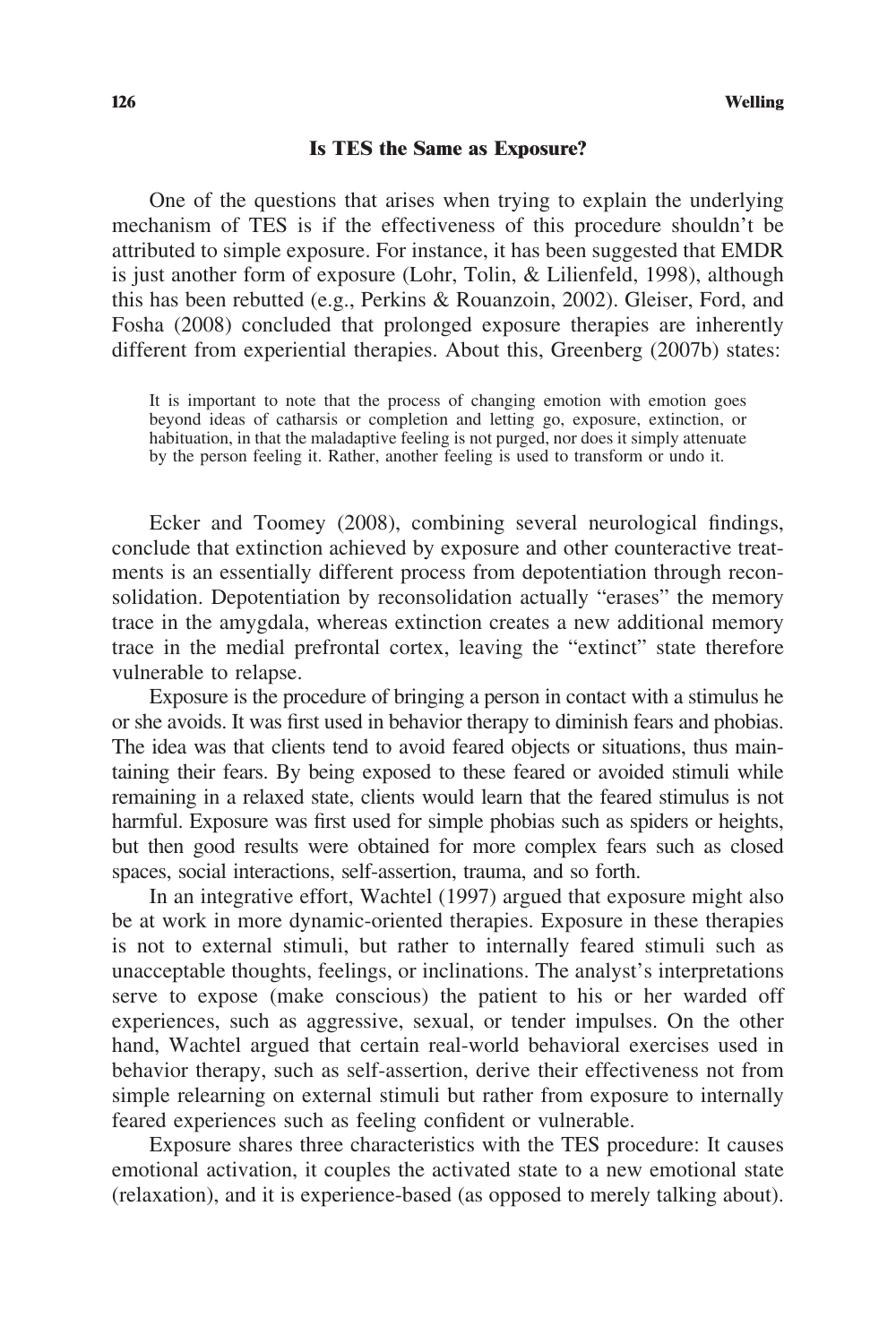However, there are three important differences that demonstrate that TES and exposure are different principle of therapeutic change.

- 1. Exposure is tailored to take away fear of external or internal stimuli. In the described emotional sequences, all kinds of maladaptive states, such as disturbing anger, loneliness, and hopelessness transform, not just fear.
- 2. In exposure, the coactivated state is relaxation or even the absence of an emotional reaction, whereas in TES, an intensely felt, other emotional schema is coupled to the maladaptive emotion such as grieving sadness, empowering anger, or humor. This difference is crucial. For instance, Foa, Rothbaum, and Furr (2003) propose that the effectiveness of exposure therapy in PTSD is due to activation of the target– fear structure while providing new information. The authors of these four therapies state that it is not just new information, such as relaxation or the nonoccurrence of the negative expected outcome. A maladaptive emotion can only be undone by a sufficiently strong emotion (Greenberg & Watson, 2006) that has to contain adaptive information (Shapiro, 2001; Greenberg, 2007b; Fosha, 2000), be incompatible with the maladaptive emotion (Ecker, 2008; Greenberg, 2007b), and be viscerally experienced (Ecker & Hulley, 1996; Fosha, 2000).
- 3. Exposure implies that we expose something that was previously avoided, but most problems that are treated with the four compared therapies show no avoidance at all. In fact, the problem is that the client is exposed again and again and continues to have the same problematic reaction. This shows that there is a profound distinction: In exposure and TES, the therapeutic objectives are completely different. In exposure, we try to achieve having the client perceive (learn) that there is nothing wrong with the stimuli he or she fears, whether they are external (like high or closed spaces) or internal (like one's own feelings of tenderness or anger). As Wachtel (2008, p. 207) put it, this involves ". . .the testing over and over of whether in fact the previously avoided experience is safe." The result of exposure is that the client accepts his anger, inner strength, vulnerability, or sadness. So, in fact, what is being changed is the evaluation of the stimulus and as a result, the fearful or shameful emotional reaction disappears. In the TES procedure, the objective is not to accept a disturbing emotional state but to transform it into an adaptive one.

### **Two Principles of Therapeutic Change**

Gendlin (1996) wrote that there are two dead ends in psychotherapy: Dead-end discussion resulting from the lack of experiential awareness of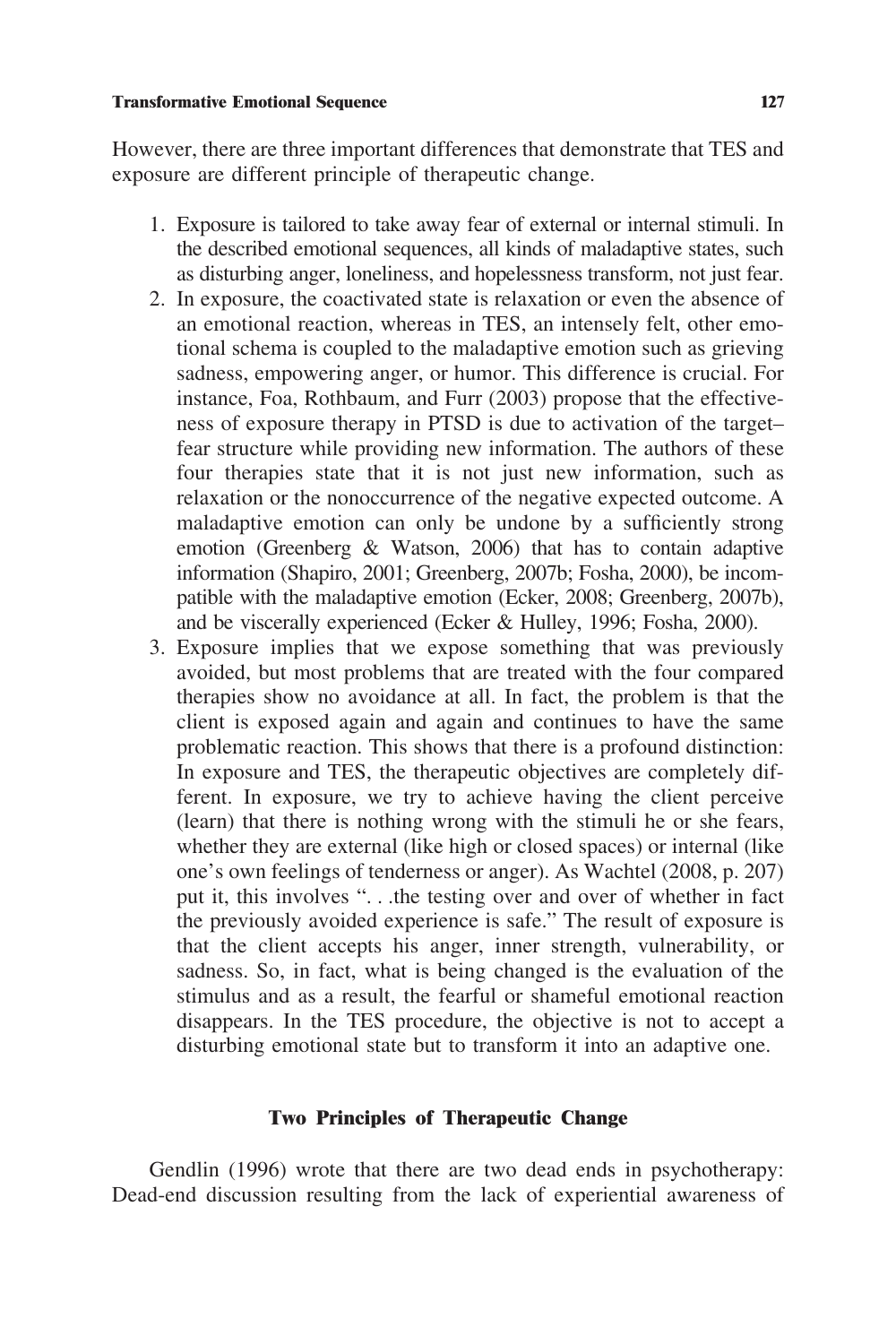feeling, and unchanging feelings resulting from repeatedly experiencing the same feelings. I believe that these different kinds of dead ends reflect two different types of problems that require two different mechanisms to obtain therapeutic change.

#### **Accept or Change?**

As indicated in the previous section, I am hypothesizing that exposure and TES-type procedures are suited to treat different kinds of problems. In the following two cases, the same symptom, anger, represents these two different kinds of problems. A man comes to therapy reporting intense feelings of anger every time he detects even the slightest criticism. He feels that his anger is exaggerated and disturbing and wants to learn to be less angry. Another patient comes to therapy with the complaint of getting angry with his wife at times. He feels that showing anger is primitive and it contrasts with his usually consensual and even submissive character style. I believe the required therapeutic objective in each of these two situations should be quite distinct, if not opposite. In the first case, the problem is the disturbing emotion itself and the aim of the therapy would be to transform the emotional reaction, which does seem inappropriate or nonadaptive. In the second example, the emotion itself is most likely adaptive but the problem is the evaluation of the emotion. Thus the aim in the latter therapy might be rather to help the client accept his angry feelings and see their adaptive value. Greenberg et al. (1993), in describing forms of emotional responding, identify two problematic emotional responses, maladaptive emotions and secondary reactive emotions, corroborating just this distinction.

Maladaptive emotions are direct reactions to situations that involve overlearned responses based on previous, often traumatic, experiences. These emotion responses no longer help the person to cope constructively with the situations that elicit them, and instead interfere with effective functioning. . . . In secondary reactive emotion, the person reacts against his or her initial primary adaptive emotion, so that it is replaced with a secondary emotion. This 'reaction to the reaction' obscures or transforms the original emotion and leads to actions that are, again, not entirely appropriate to the current situation. (Elliott et al., 2003, p. 29)

According to psychoanalytic theory, people tend to mentally avoid internal experiences that are unacceptable or inappropriate, such as sexual impulses or feelings of anger or tenderness. Eventually these experiences may be pushed out of awareness altogether or distorted by defense mechanisms (Freud, 1937). Levenson (2010), in attempt to integrate attachment, psychodynamic, and interpersonal theory, argues that in order to maintain attachment with caretakers, children initiate an interpersonal style that hides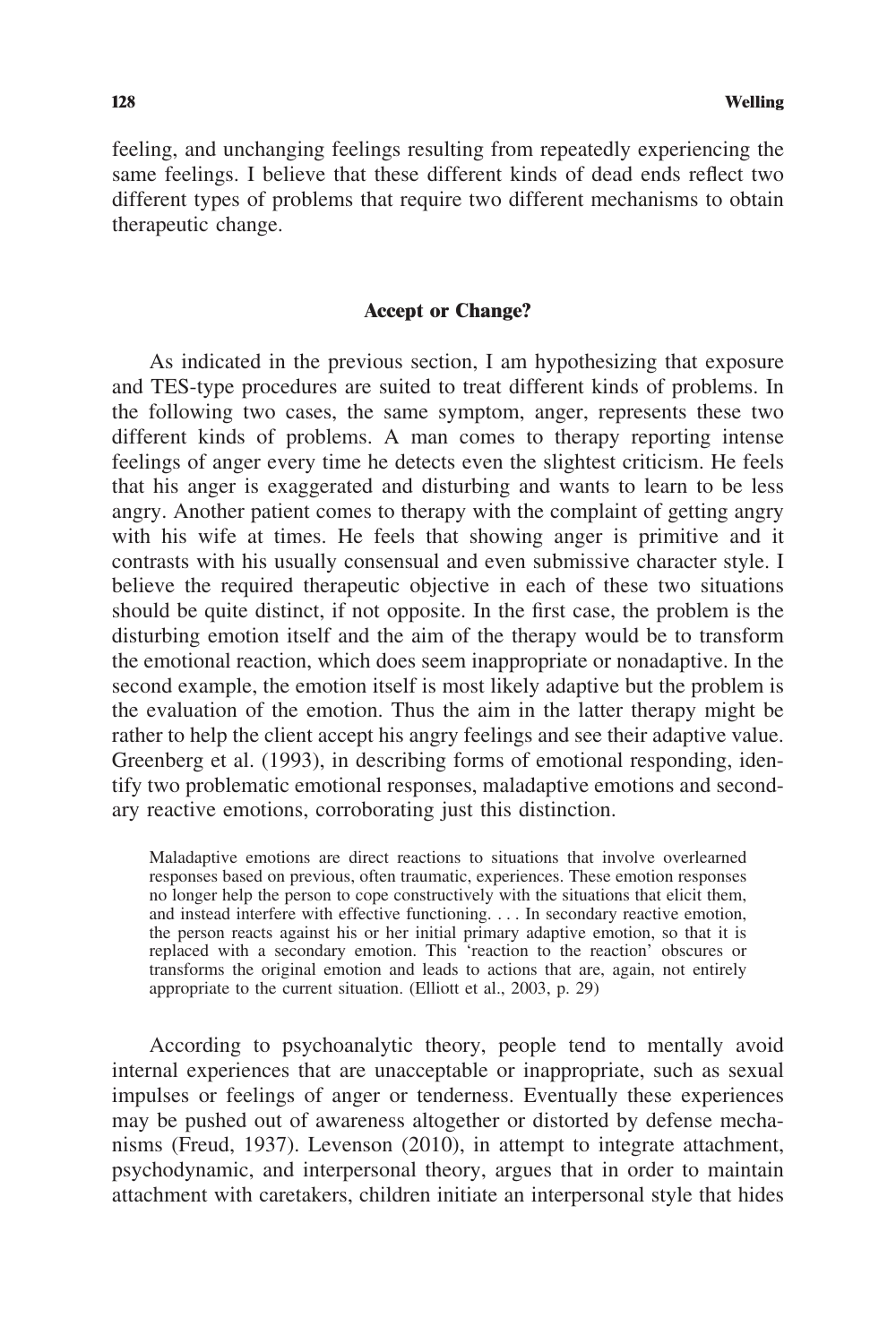feelings and impulses that are perceived as a threat to attachment, causing these feelings to become disowned. Interpersonal style may feed complex interpersonal cycles reinforcing and maintaining the interpersonal style (Wachtel, 1997). These kinds of processes are most likely mediated by the frontal cortex, a structure known to be involved in regulation, awareness, selfdirection, and personality. Maladaptive (primary) emotion has been shown to be highly correlated to emotional learning in the amygdala (Greenberg & Watson, 2006; Toomey & Ecker, 2007, 2009).

I believe the change principle of choice in these two situations should be different. In the case of an amygdala-based maladaptive emotion, an approach that promotes TES should be favored. Exposure wouldn't result in anything except more suffering because the client is already exposed to the maladaptive emotion repeatedly, without changing. In the case of secondary reactive emotion, exposure has been shown to be quite effective in helping to access and accept previously disowned or otherwise avoided feelings (Wachtel, 1997).

Thus it is crucial that we make the correct "diagnosis" in this respect, because we have to decide if we want to steer toward acceptance of the (underlying) emotion, using exposure-like techniques, or if we want to transform the emotion using sequences of emotional activation. For instance, trying to transform a healthy impulse for self-assertion in our example of the submissive client would mean siding with a not-so-adaptive rigid personality style. The expression of a priori unacceptability of certain emotions, selfcriticism, or tornness over a decision that has to be made, are all good indicators for the presence of forbidden or disowned emotions. Good indicators for amygdala-based problems are recurrent intense and disturbing emotions. Consider these examples of Ecker (2008):

A woman goes into anxious, compulsive attempts to please her husband whenever he seems even slightly upset or impatient with her; a man flies into uncontrollable rage when any small mistake or misstep is called to his attention; a bright and promising graduate student repeatedly drops out of school programs just before successfully completing them; a woman plunges into deep, crippling shame when treated disrespectfully by others.

EFT describes these (primary maladaptive) emotions as: "those old, familiar feelings that occur repeatedly and do not change. They are feelings, such as a core sense of lonely abandonment, the anxiety of basic insecurity, feelings of wretched worthlessness, or shameful inadequacy that plague one all one's life." (Greenberg, 2010) Other secure indicators are the reexperiencing of symptoms common in PTSD, such as recurrent distressing memories or flashbacks. The last example, which constitutes a sort of a test, is when exposure treatment doesn't produce the desired results and a client reports something like this: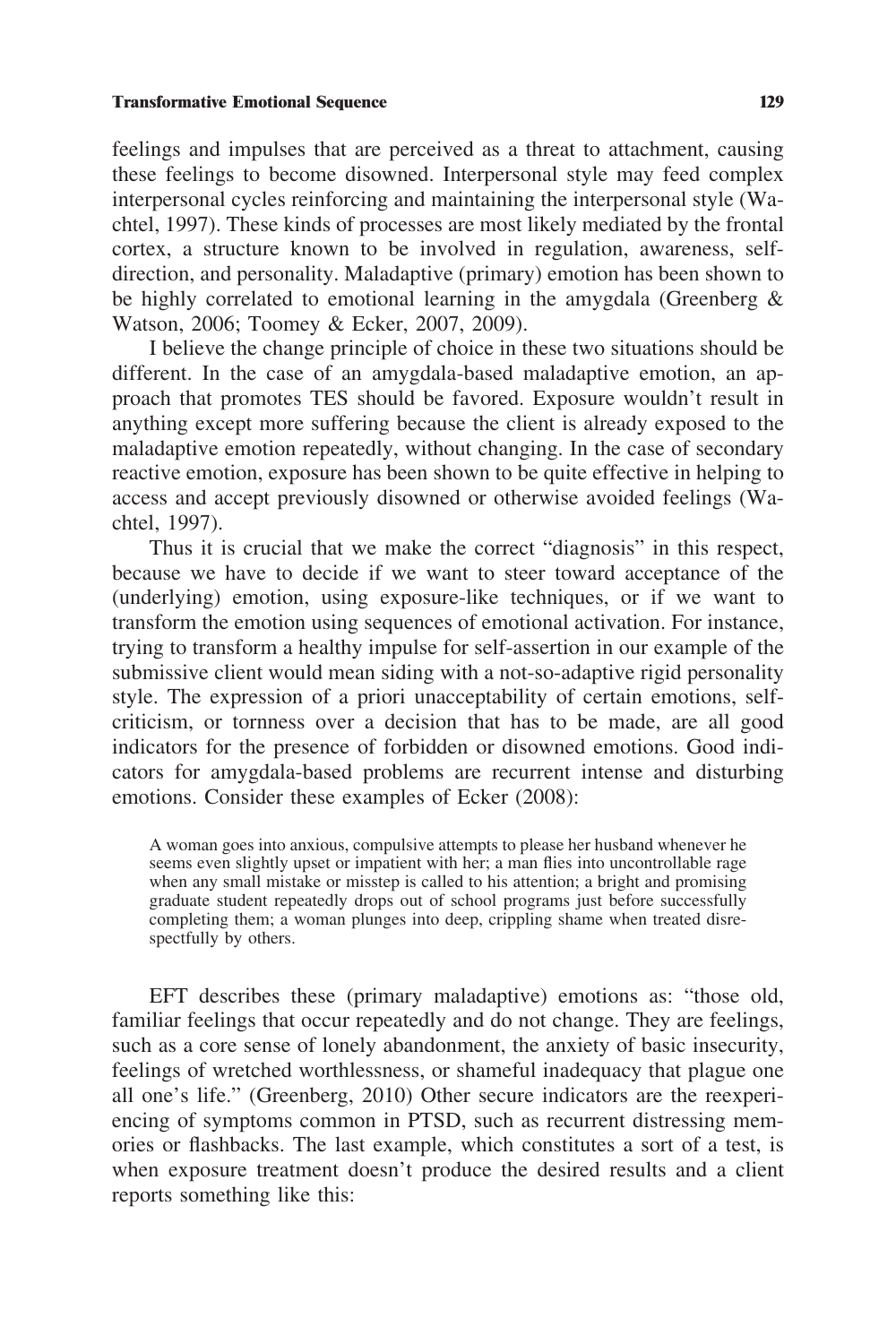I know where my feeling afraid/guilty/angry comes from in my upbringing, and I know now that there is no good reason to feel that way currently. I am able now to ask for things and enter every situation that I previously avoided, but I still feel afraid/guilty/angry.

From the fact that exposure is unable to extinguish the emotional reaction, in spite of acquired insight, cognitive, and behavioral changes, it can be deduced that there exists an unresolved amygdala-based nucleus.

#### **When Both Exposure and TES Are Necessary**

In the previous section I presented the two problems as distinct and in fact such pure cases do exist. When treating traumatic experience in a person with a flexible personality structure, a TES-type intervention alone can lead to the desired results. Also an approach where the focus is on exposing disowned parts of the self and integrating conflicting needs can lead to a satisfactory outcome. It is, however, common that the negative evaluation of the emotion is itself the expression of intense emotional learning early in life. Thus after we expose the client and help him reown, for instance, his need for self-assertion or dependency, an underlying maladaptive primary emotion in the form of intense shame or fear may become apparent, requiring subsequent TES. In addition, traumatic learning may form centers around which certain avoidance strategies form and subsequently shape interpersonal interaction and personality. Difficult access to emotional experience, fear of feeling intense emotions, guilt over criticizing one's parents, unacceptability of showing weakness or anger, compliance, issues around trust, and other personality-related issues may impede applying TES-related techniques successfully. More often than not, preparatory work has to be done to undo these kinds of secondary emotional reactions, for instance with exposure-based procedures, before the primary maladaptive emotion is accessible for reconsolidation with TES.

#### **TES in Other Therapies**

TES is not unique to the four therapies discussed above. The principle of transformative emotional sequence can probably also be observed in other types of therapies, especially those that rely strongly on emotional activation. For instance, the experiential techniques like *Imagery for Reparenting* from Young's Schema Therapy (American Psychological Association, 2007; Young et al., 2003) and *Double* in Psychodrama (Moreno, 1987) bear great similarities to the experiential procedures of the four therapies discussed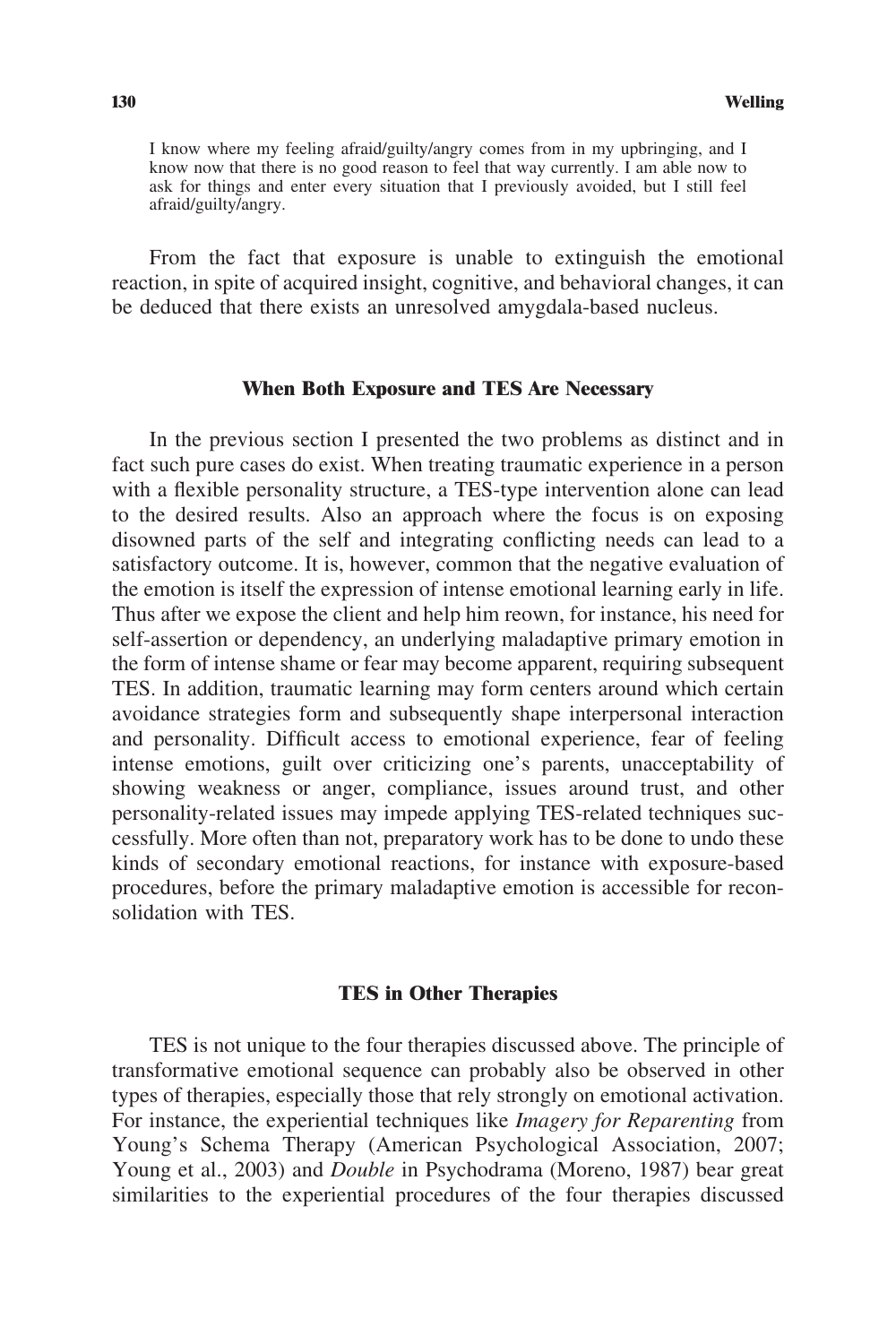above. It might actually come about quite naturally in any therapy, as for example in the following case (C. Van Den Hooven, personal communication, August 16, 2010). A female client wasn't able to talk about her baby without crying and feeling high distress, remembering the terrible fear during the 10-month period during which the newborn had been in a life-threatening state. During the session she told all the horrors: sleepless nights, rushed trips to the hospital, and despair over feeding a baby who wouldn't eat for hours at a time. At the end, the therapist shared her genuine deep admiration for the courage, strength, and unity the couple had shown over this period. The client was at first surprised and then she completely changed her expression and started to glow with obvious pride. They spent the last 15 minutes of the session enjoying and elaborating this new perspective. The patient reported that she had stopped feeling disturbed by these memories overnight and maintained the improvement on follow-up.

I will give three other examples of commonly used therapeutic interventions where TES is likely to occur. It may be a bit confusing, just having stressed the difference between exposure and TES, but the effectiveness of exposure in some cases may have to be attributed to the spontaneous occurrence of TES. Exposure-based therapy has proven to be effective for treating traumatic experience, and in fact it is one of the recommended treatments for PTSD. The exposure procedure often causes emotional activation and this may trigger spontaneous sequential activations. What may be happening, for instance in clients who have easy access to their emotions, is that mere emotional activation is enough to bring about a spontaneous shifting to other more adaptive emotional states, without the need for additional techniques such as real-life recognition, bilateral stimulation, or experiential enactment. Thus therapists using exposure may in some cases be doing something quite different than they think they are doing.

Another instance in which TES may occur in cognitive–behavioral therapy is systematic desensitization (SD). Goldfried and Davison (1994) argue that SD procedures do not derive their effectiveness from mere reciprocal inhibition, that is, from not feeling anxiety when confronted with a stimulus. Rather, change is obtained from actually experiencing the anxiety as well as the feeling of being able to deal with the anxiety. I believe that in some of these cases, change may be explained by the transformational sequence of feelings of pride and competence that follow intense anxiety from confronting the stimulus. Finally, a third example from psychodynamic therapies may be Alexander's (Alexander & French, 1946) corrective emotional experience (CEE). I believe that CEE may represent TES in some cases. In a therapy where the client is intensely reliving memories of sexual abuse, the therapist by her strong presence, validation, and caring attitude may cause in the patient a new experience of safety and of not being alone. I believe in this case TES might take place, and this example resembles strongly the way Diana Fosha (2000, 2006, 2008, 2009) works in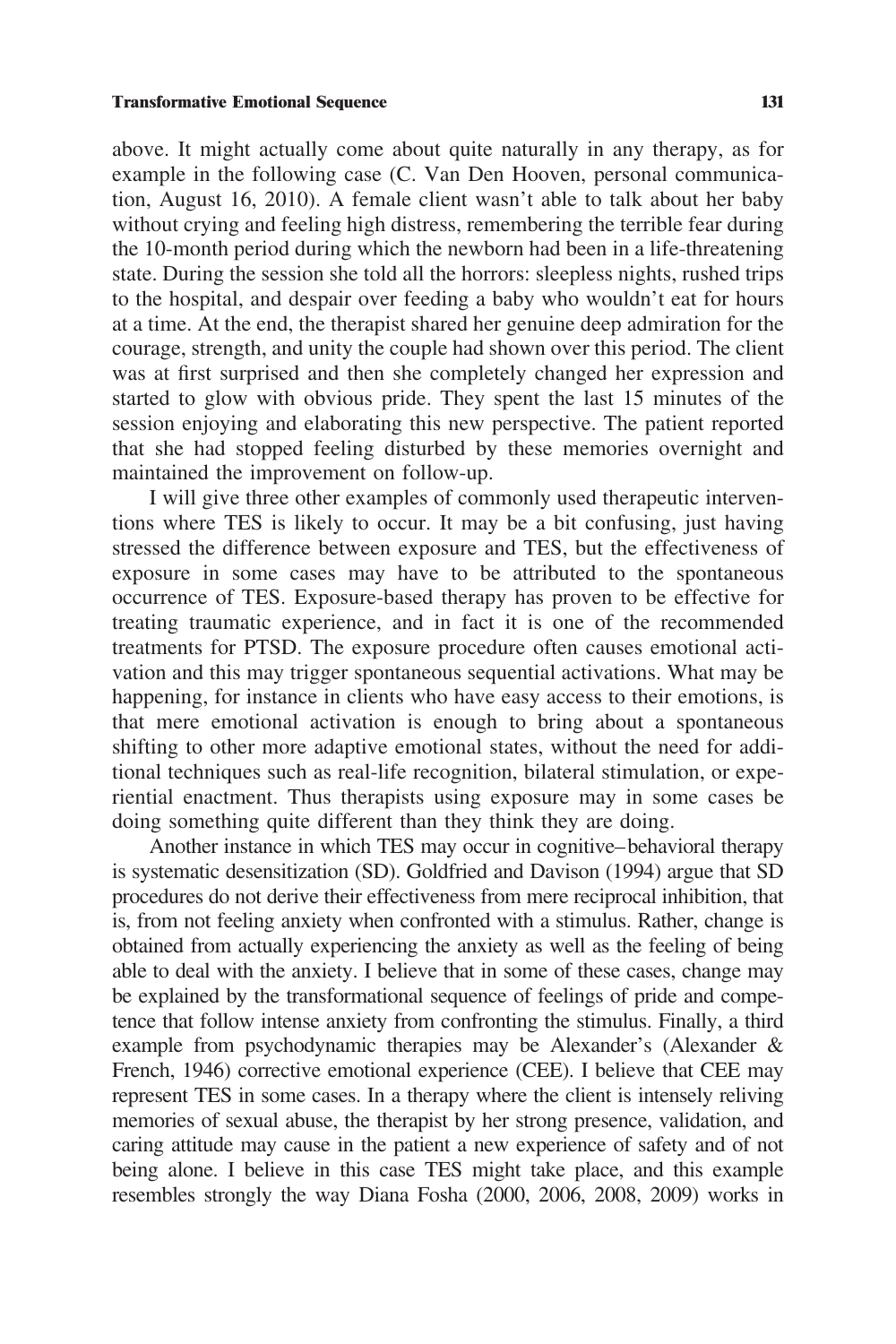AEDP. In another case where the client is admitting homoerotic feelings and the therapist shows an accepting attitude, it would rather constitute an example of accepting and reowning through exposure. I believe that the latter is a more typical example of CEE but that both examples would be labeled CEE in Alexander's tradition.

## **CONCLUSION**

I tried to show that a common principle of change may exist in EFT, CT, AEDP and EMDR, in spite of their technical and theoretical differences. This mechanism consists of connecting isolated maladaptive emotional memory networks to adaptive emotional networks in a certain order. This can be achieved by promoting a sequence of emotional activation of the maladaptive emotional state followed by the activation of (multiple) adaptive emotional state(s) within a short window of time. I called this principle transformative emotional sequence (TES) because this name hints both at the procedure of the sequence of emotional activation that is required, as well as at the result of transformation of emotional memory. In each of these four therapies, a similar client-change process can be identified, although each therapy uses different therapist operations or interventions to achieve this sequence. Memory reconsolidation provides a plausible explanation for the change that is obtained by this sequence. The activation of the problematic emotional memory turns the memory labile whereas the more adaptive emotions that follow will be incorporated into the reconsolidated memory.

TES is different from exposure, although both are experiential and involve emotional activation. Most importantly, they have different therapeutic goals. In exposure, the therapeutic objective is to reown and accept certain feelings and needs. In TES, the objective is to transform the disturbing emotion scheme itself into a different adaptive one. The former change process is most likely cortex-based, the latter process is amygdala-based. It is therefore essential to distinguish correctly if the problem is one of secondary reactions of unacceptability of one's experience or of primary maladaptive emotion resulting from a traumatic emotional learning.

I have tried to show that these four therapies, somehow independently, have found a way to tap into a natural update process for outdated emotional learning. It is certainly not the only mechanism of change at work in these therapies, but I do believe that TES is at least partially responsible for their therapeutic success. Each one of them has different interventions for accessing emotion, deepening, bringing about a shift in emotional state, and consolidating new states, which may prove beneficial for specific problems or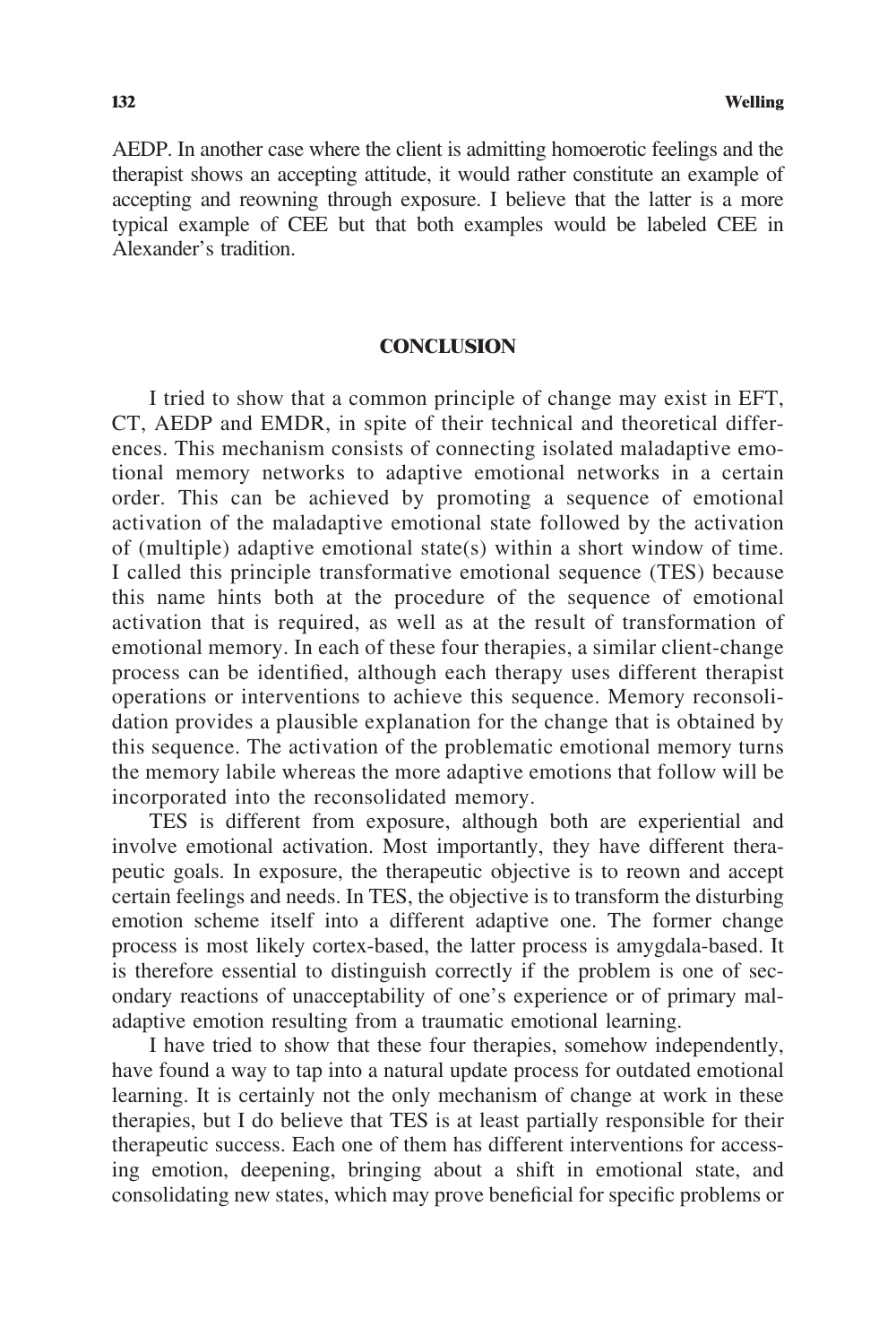symptoms. All four therapies are in the process of affirming themselves and establishing therapeutic schools, founding institutes and clinics, offering international courses, and certifying training and supervision. It is understandable and probably warranted that they all claim effectiveness in a wide range of psychological problems. EFT is the oldest and theoretically the most comprehensive model. It has a thorough theory of emotion and taxonomy of markers and a detailed worked-out set of tasks with well-defined steps. EFT is recognized as evidence-based treatment (APA, Div.12) for depression and for couple conflict, and there is empirical support for its effectiveness for trauma, interpersonal problems, and eating disorders (Elliott, Greenberg, & Lietaer, 2004; Paivio & Nieuwenhuis, 2001; Watson, Gordon, Stermac, Kalogerakos, & Steckley, 2003). EMDR also has a growing body of research on effectiveness in a wide range of disorders and is recognized as evidencebased treatment (American Psychiatric Association, 2004) for PTSD, and there is empirical support for its effectiveness for a variety of somatoform and anxiety disorders, as well as symptoms such as depression and anxiety resulting from sexual abuse (Edmond, Sloan, & McCarty, 2004). CT's effectiveness has only been reported experimentally effective in a pilot study on perfectionism (Rice, Neimeyer, & Taylor, 2009). Finally, AEDP has no research support but many anecdotal reports on successful cases of complex PTSD, depression, anxiety, and attachment related problems such as isolation, feelings of loneliness, and distrust (Fosha, 2000, 2006, 2008; Fosha, Paivio, Gleiser, & Ford, 2009).

Future efforts should be directed toward gaining a deeper understanding of the difference between changes brought about by exposure and those achieved through TES. For instance, similar simple phobias of different origins may provide an opportunity to test this distinction experimentally. Fear of flying in a person who is overall anxious or obsessed with control may be overcome by repeated exposure. In a person whose phobia results from being in a plane crash, exposure may result in some improvement. The subject may even be able to fly again, but the memory most likely will remain disturbingly present until it is transformed by an emotional sequence procedure. Care should be taken to detect spontaneous emotional sequences following emotional activation, which are frequent during exposure procedures.

I gave several examples of one-session transformations because they are insightful. It is more common that access and deepening are slow and need a lot of technical promotion by the therapist. Shifts may come only tentatively and the client may fall back into the old emotional position. It may take several repetitions before a complete and secure transformation (connection) is achieved. Usually considerable preparation is required before getting at the central maladaptive emotion and before crucial transforming sessions are possible. Clients may be so out of touch with their inner experience that first awareness work is required to help them to become aware of their body and emotions. On the other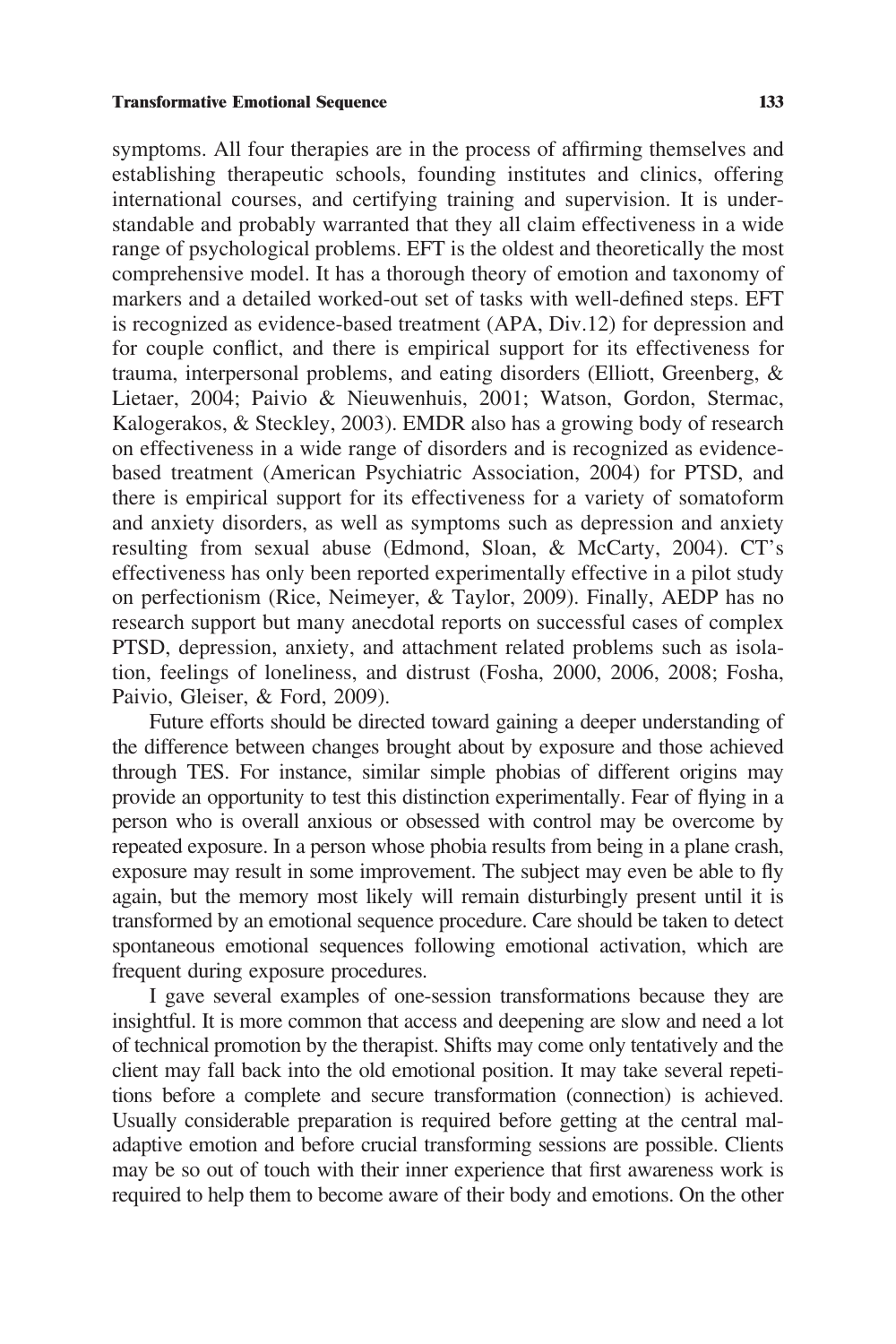end of the spectrum there are clients whose emotions are disregulated and require emotional regulation work first. Often the maladaptive emotion is hidden behind defenses and distortions. A rigid character structure may not permit that the client allows himself to be experientially touched. Compliance, distrust, irony, ruptures (Safran & Muran, 2000) and other relationship issues may render any of these experiential techniques useless.

## **REFERENCES**

- Alexander, F., & French, T. M. (1946). *Psychoanalytic therapy: Principles and application.* New York, NY: Ronald Press.
- American Psychiatric Association. (2004). *Practice guideline for the treatment of patients with acute stress disorder and posttraumatic stress disorder.* Arlington, VA: Author.
- American Psychological Association, Division 12, Society of Clinical Psychology. (n.d.). *Website on research-supported psychological treatments.* Retrieved from http:// www.div12.org/PsychologicalTreatments/index.html
- American Psychological Association (Producer). (2006). *Accelerated experiential dynamic psychotherapy with Diana Fosha, PhD* [DVD]. Available from http://www.apa.org/ videos/
- American Psychological Association (Producer). (2007). *Schema therapy with Jeffrey E. Young, PhD* [DVD]. Available from http://www.apa.org/videos/
- Castonguay, L. G., & Beutler, L. E. (Eds.). (2006). *Principles of therapeutic change that work.* New York, NY: Oxford University Press.
- Duvarci, S., & Nader, K. (2004). Characterization of fear memory reconsolidation. *The Journal of Neuroscience, 24,* 9269–9275. doi:10.1523/JNEUROSCI.2971-04.2004
- Ecker, B. (2003). The hidden logic of anxiety: Look for the emotional truth behind the symptom. *Psychotherapy Networker, 27,* 38–43.
- Ecker, B. (2008). Unlocking the emotional brain: Finding the neural key to transformation. *Psychotherapy Networker, 32,* 42–47.
- Ecker, B., & Hulley, L. (1996). *Depth-oriented brief therapy: How to be brief when you were trained to be deep, and vice versa.* San Francisco, CA: Jossey-Bass.
- Ecker, B., & Hulley, L. (2000). Depth-oriented brief therapy: Accelerated accessing of the coherent unconscious. In J. Carlson & L. Sperry (Eds.), *Brief therapy with individuals and couples* (pp. 161–190). Phoenix, AZ: Zeig, Tucker & Theisen.
- Ecker, B., & Hulley, L. (2002a). Deep from the start: Profound change in brief therapy. *Psychotherapy Networker, 26,* 46–51.
- Ecker, B., & Hulley, L. (2002b). DOBT toolkit for in-depth effectiveness: Methods and concepts of depth-oriented brief therapy. *New Therapist, 20,* 24–29.
- Ecker, B., & Toomey, B. (2008). Depotentiation of symptom-producing implicit memory in coherence therapy. *Journal of Constructivist Psychology, 21,* 87–150. doi:10.1080/ 10720530701853685
- Edmond, T., Sloan, L., & McCarty, D. (2004). Sexual abuse survivors' perceptions of the effectiveness of EMDR and eclectic therapy. *Research on Social Work Practice, 14,* 259–272. doi:10.1177/1049731504265830
- Elliott, R., Greenberg, L. S., & Lietaer, G. (2004). Research on experiential psychotherapy. In M. Lambert (Ed.), *Bergin & Garfield's handbook of psychotherapy & behavior change* (pp 493–539). New York, NY: Wiley and Sons.
- Elliott, R., Watson, J. C., Greenberg, L. S., & Goldman, R. (2003). *Learning emotion focused*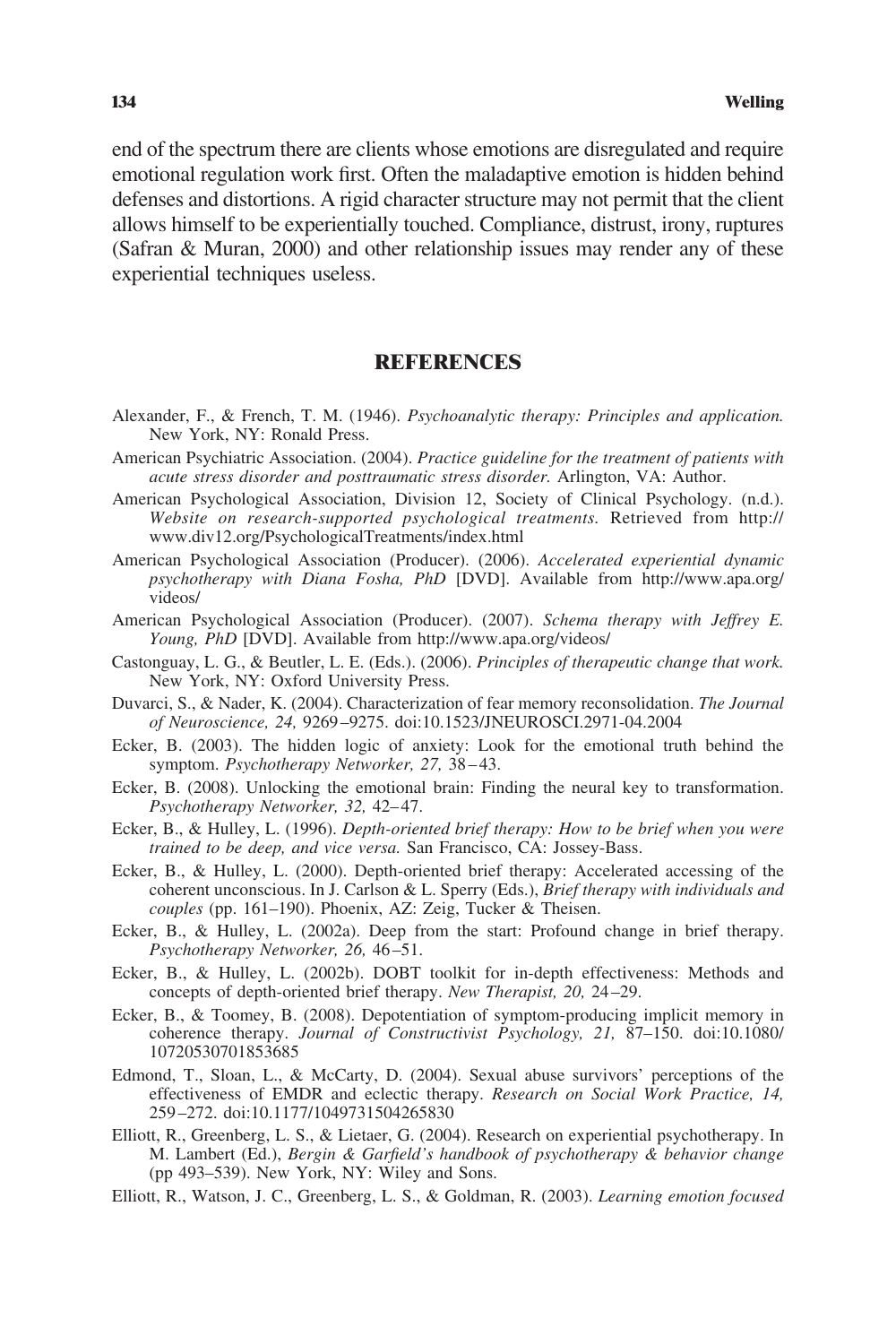*psychotherapy: The process-experiential approach to change.* Washington, DC: APA Books.

- Foa, E. B., Rothbaum, B. O., & Furr, J. M. (2003). Augmenting exposure therapy with other CBT procedures. *Psychiatric Annals, 33,* 47–53.
- Fosha, D. (2000). *The transforming power of affect: A model of accelerated change.* New York, NY: Basic Books.
- Fosha, D. (2006). Quantum transformation in trauma and treatment: Traversing the crisis of healing change. *Journal of Clinical Psychology/In Session, 62,* 569–583.
- Fosha, D. (2008). Transformance, recognition of self by self, and effective action. In K. J. Schneider, (Ed.) *Existential-integrative psychotherapy: Guideposts to the core of practice* (pp. 290–320). New York, NY: Routledge.
- Fosha, D. (2009). Emotion and recognition at work: Energy, vitality, pleasure, truth, desire & the emergent phenomenology of transformational experience. In D. Fosha, D. J. Siegel  $\&$ M. F. Solomon (Eds.), *The healing power of emotion: Affective neuroscience, development, clinical practice* (pp. 172–203). New York, NY: Norton.
- Fosha, D., Paivio, S. C., Gleiser, K., & Ford, J. (2009). Experiential and emotion-focused therapy. In C. Courtois & J. D. Ford (Eds.), *Complex traumatic stress disorders: An evidence-based clinician's guide* (pp. 286–311). New York, NY: Guilford Press.
- Freud, A. (1937). *The ego and the mechanisms of defence.* London, UK: Hogarth Press.
- Gendlin, E. T. (1996). *Focusing-oriented psychotherapy: A manual of the experiential method.* New York, NY: Guilford Press.
- Gleiser, K., Ford, J. D., & Fosha, D. (2008). Exposure and experiential therapies for complex posttraumatic stress disorder. *Psychotherapy: Theory, Research, Practice, Training, 45,* 340–360. doi:10.1037/a0013323
- Goldfried, M., & Davison, G. (1994). *Clinical Behavior Therapy, expanded edition.* New York, NY: Wiley.
- Greenberg, L. S. (2002a). *Emotion-focused therapy: Coaching clients to work through feelings.* Washington, DC: American Psychological Association. doi:10.1037/10447-000
- Greenberg, L. S. (2002b). Integrating an emotion-focused approach to treatment into psychotherapy integration. *Journal of Psychotherapy Integration, 12,* 154–189.
- Greenberg, L. S. (2007a). Special topic: Emotion-focused therapy. *European Psychotherapy, 7,* 87–93.
- Greenberg, L. S. (2007b). Emotion coming of age. *Clinical Psychology: Science and Practice, 14,* 414–421. doi:10.1111/j.1468-2850.2007.00101.x
- Greenberg, L. S. (2010). Emotion-focused therapy: A clinical synthesis. *Focus, 8,* 32–42.
- Greenberg, L. S., Rice, L. N., & Elliott, R. (1993). *Facilitating emotional change: The moment-by-moment process.* New York, NY: Guilford Press.
- Greenberg, L. S., & Watson, J. C. (2006). *Emotion-focused therapy for depression.* Washington, DC: American Psychological Association. doi:10.1037/11286-000
- Levenson, H. (2010). *Brief dynamic therapy.* Washington, DC: American Psychological Association.
- Lohr, J. M., Tolin, D. F., & Lilienfeld, S. 0. (1998). Efficacy of eye movement desensitization and reprocessing: Implications for behavior therapy. *Behavior Therapy, 29,* 123–156. doi:10.1016/S0005-7894(98)80035-X
- Moreno, J. L. (1987). In J. Fox (Ed.), *The essential Moreno: Writings on psychodrama, group method, and spontaneity.* New York: Springer Publishing.
- Nadel, L., & Moscovitch, M. (1997). Memory consolidation, retrograde amnesia and the hippocampal complex. *Current Opinion in Neurobiology, 7,* 217–227. doi:10.1016/ S0959-4388(97)80010-4
- Norcross, J. C., & Goldfried, M. R. (Eds.). (2005). *Handbook of psychotherapy integration* (2nd ed.). New York, NY: Oxford.
- Paivio, S. C., & Nieuwenhuis, J. A. (2001). Efficacy of emotion focused therapy for adult